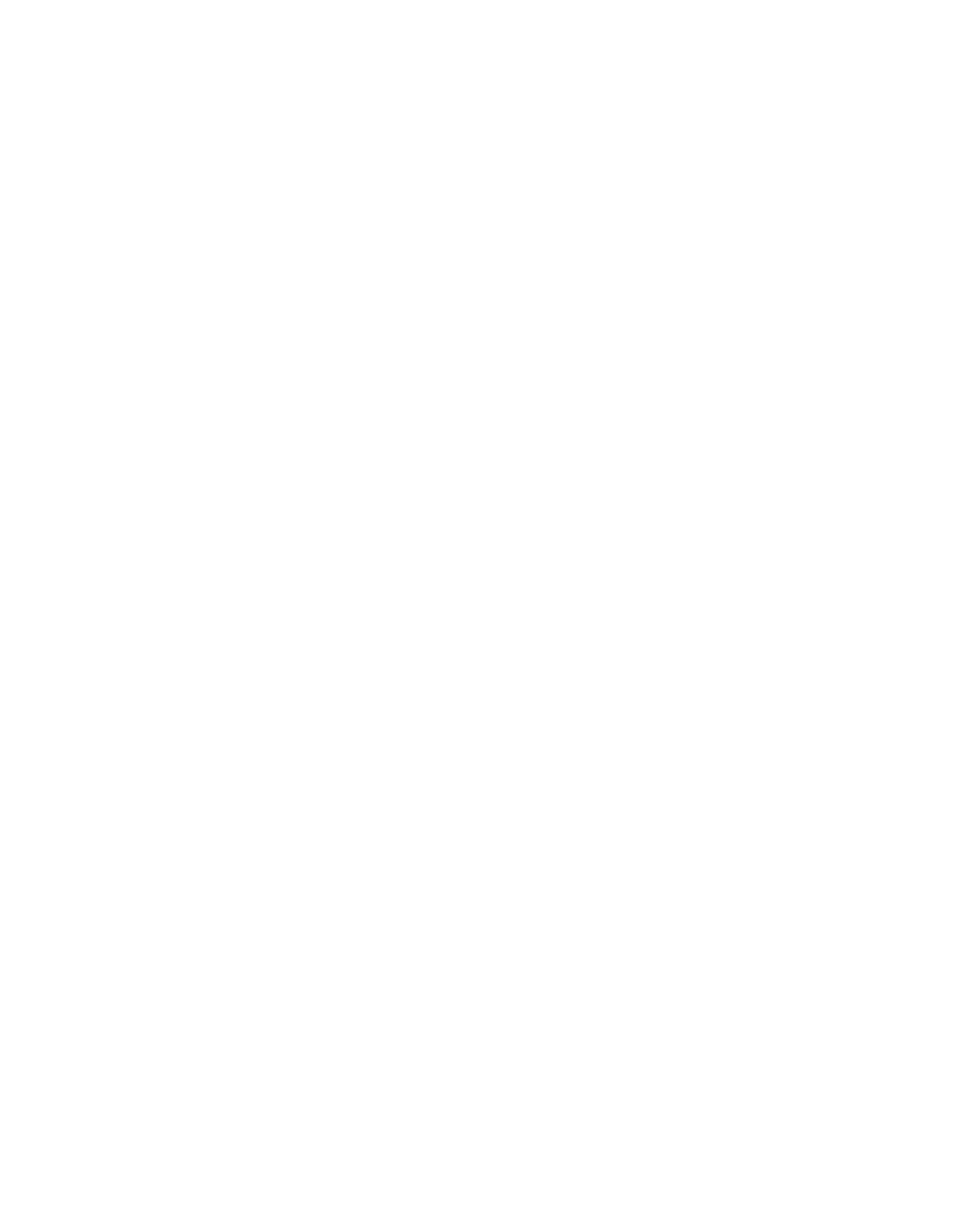# **Proliferation Challenges after Iraq**

The report of an Eisenhower National Security Series workshop co-sponsored by the Woodrow Wilson International Center for Scholars and the Reves Center for International Studies of The College of William and Mary

> Workshop co-organizers Robert S. Litwak Mitchell B. Reiss

Report by Daniel Freeman

December 2003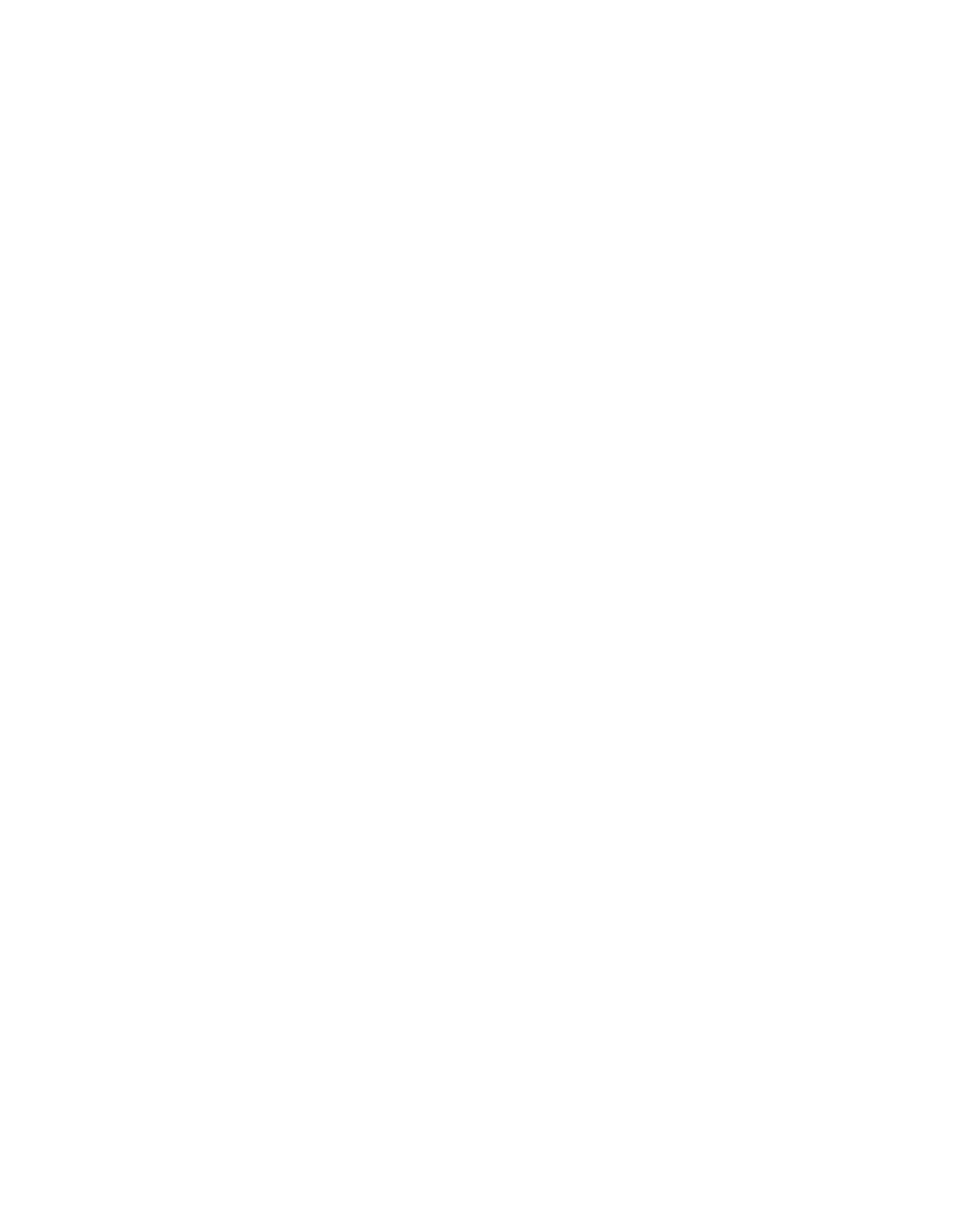# **Contents**

| <b>Introduction</b>                                                  |
|----------------------------------------------------------------------|
|                                                                      |
| <b>Iran</b>                                                          |
|                                                                      |
|                                                                      |
| <b>North Korea</b>                                                   |
|                                                                      |
|                                                                      |
| <b>Pakistan</b>                                                      |
|                                                                      |
|                                                                      |
| <b>Iraq: Making WMD Disarmament Stick</b>                            |
|                                                                      |
|                                                                      |
| The Global Nonproliferation Regime: Can It Deal with the Hard Cases? |
|                                                                      |
|                                                                      |
|                                                                      |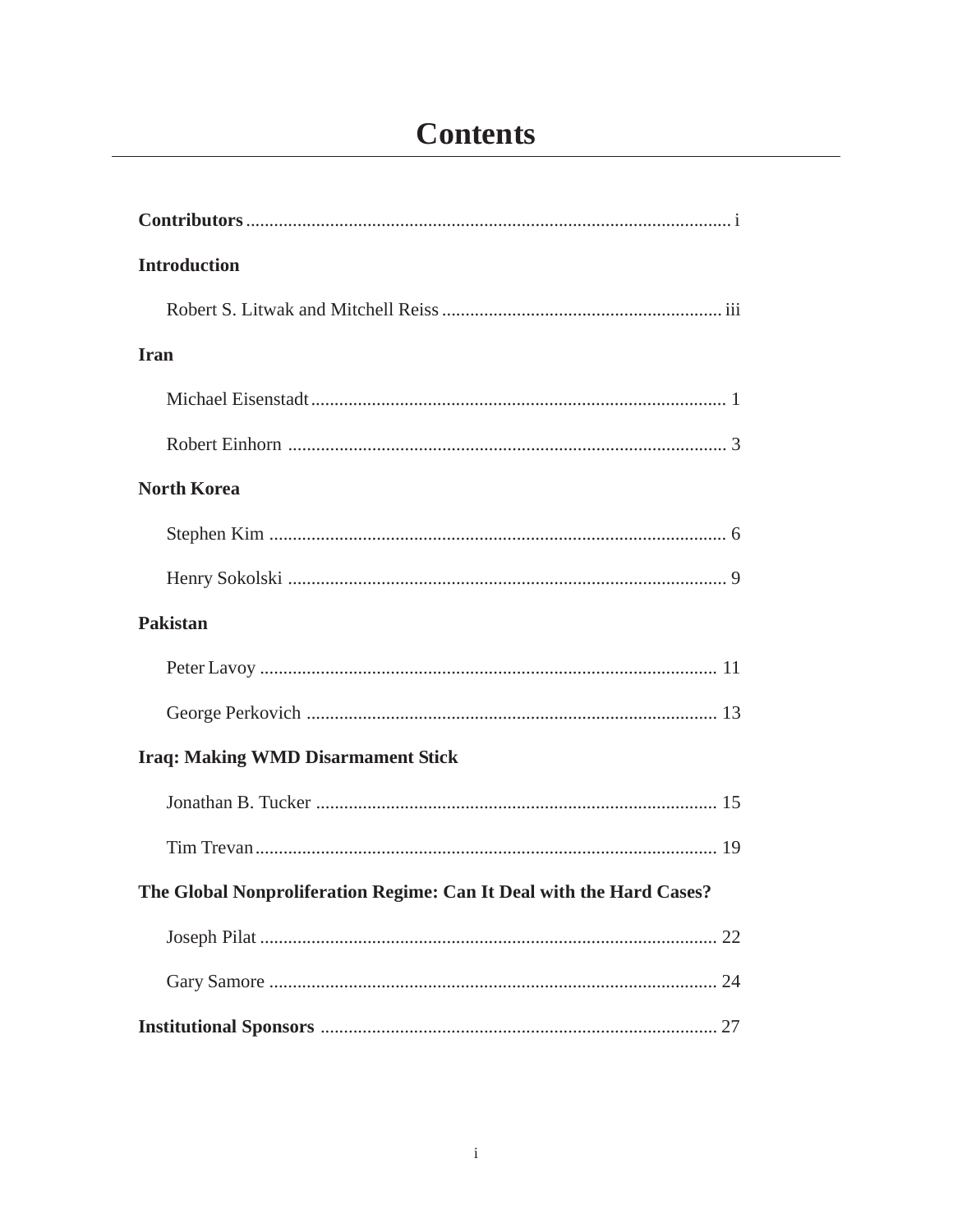# **CONTRIBUTORS**

**Robert Einhorn i**s a senior adviser in the International Security Program at CSIS. He served for twenty-nine years at the U.S. Department of State, including as Assistant Secretary for Nonproliferation from 1999-2001.

**Michael Eisenstadt** is a senior fellow at The Washington Institute for Near East Policy. He has written widely on Persian Gulf and Arab-Israeli security and proliferation issues. His most recent publication is (edited with Eric Mathewson) *U.S. Policy in Post-Saddam Iraq: Lessons from the British Experience* (Washington, DC: The Washington Institute, 2003).

**Daniel Freeman** studies history and international relations at Harvard University. He has served as a research assistant at the Woodrow Wilson Center and at Harvard's Olin Center for Strategic Studies.

**Stephen Kim** is an analyst at the Lawrence Livermore National Laboratory, where his work focuses on North Korea's nuclear program. He previously worked at the CNA Corporation and is author of *Master of Manipulation: Syngman Rhee and the Seoul-Washington Alliance*, 1953-1960 (Seoul: Yonsei University Press, 2001).

**Peter R. Lavoy** is Director of the Center for Contemporary Conflict and Assistant Professor at the Naval Postgraduate School in Monterey, California. He served as Director of Counterproliferation Policy in the Office of the Secretary of Defense from 1998 to 2000.

**Robert S. Litwak** is Director of the Division of International Studies at the Woodrow Wilson International Center for Scholars. He is author of *Rogue States and U.S. Foreign Policy* (Washington, DC: Woodrow Wilson Center Press and Johns Hopkins University Press, 2000) and served as Director for Nonproliferation and Export Controls on the National Security Council staff from 1995-1996.

**George Perkovich** is vice president for studies at the Carnegie Endowment for International Peace. A longtime analyst of proliferation and international security affairs, he is the author of *India's Nuclear Bomb* (Berkeley: University of California Press, 1999).

**Joseph F. Pilat** is with the Nuclear Nonproliferation Division of Los Alamos National Laboratory. He has served in the Pentagon and the Congressional Research Service and taught at Georgetown University, Cornell University and the College of William and Mary. His most recent book is *1995: A New Beginning for the NPT ?* (New York: Plenum Press, 1995).

**Mitchell B. Reiss** is Dean of International Affairs, Director of the Reves Center for International Studies, and Professor of Law and of Government at the College of William & Mary. He has served at the National Security Council and as a consultant to the Los Alamos and Lawrence Livermore National Laboratories. He is the author of Bridled Ambition: Why Countries Constrain Their Nuclear Capabilities (Washington, D.C.: Johns Hopkins University Press, 1995) and Without the Bomb: The Politics of Nuclear Nonproliferation (New York: Columbia University Press, 1988).

**Gary Samore** is the Director of Studies and Senior Fellow for Non-Proliferation at the International Institute of Strategic Studies (IISS) in London. Prior to joining the IISS, Dr. Samore served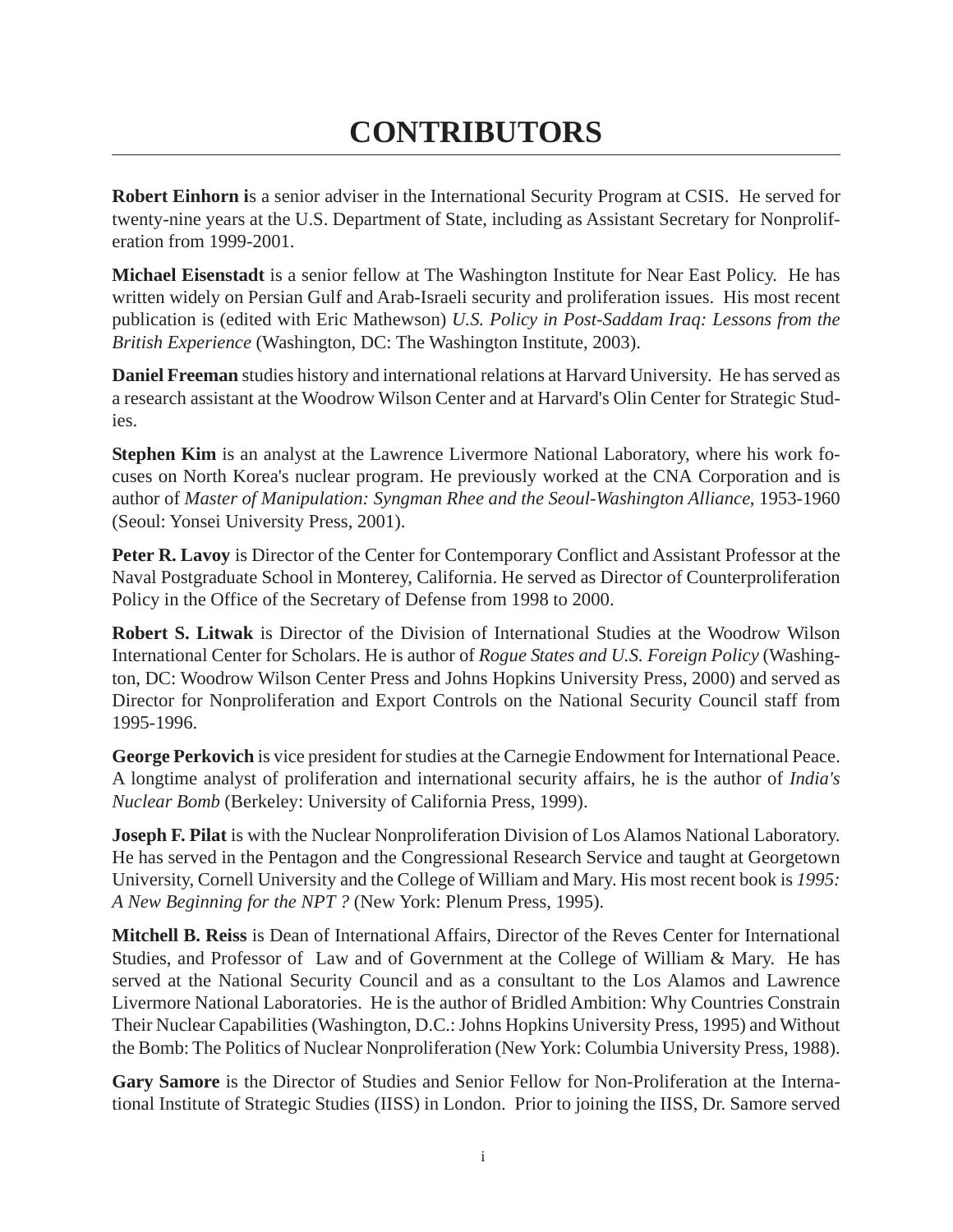as the Senior Director for Non-Proliferation and Export Controls at the National Security Council from 1996-2000 and in various capacities in the US Department of State from 1987-1996.

**Henry Sokolski** directs the Nonproliferation Policy Education Center in Washington, DC and is Co-editor with Patrick Clawson of *Nuclear Iran: Devising A Strategy Beyond Denial* (Carlisle, PA: U.S. Army War College, forthcoming). He served as Deputy for Nonproliferation Policy at the Defense of Defense from l989-1993.

**Tim Trevan** was formerly Special Advisor to the Chairman of UNSCOM and Spokesman for the Commission from January 1992-September 1995. He has served as a British diplomat in Yemen and at the Chemical Weapons negotiations in Geneva.

**Jonathan B. Tucker** is a Senior Researcher specializing in chemical and biological weapons at the Center for Nonproliferation Studies of the Monterey Institute of International Studies, Washington, DC office. He is the author of *Scourge: The Once and Future Threat of Smallpox* (New York: Grove Atlantic, 2001) and the editor of *Toxic Terror: Assessing Terrorist Use of Chemical and Biological Weapons* (Cambridge, Mass.: MIT Press, 2000). In February 1995, he served on an UNSCOM biological weapons inspection team in Iraq.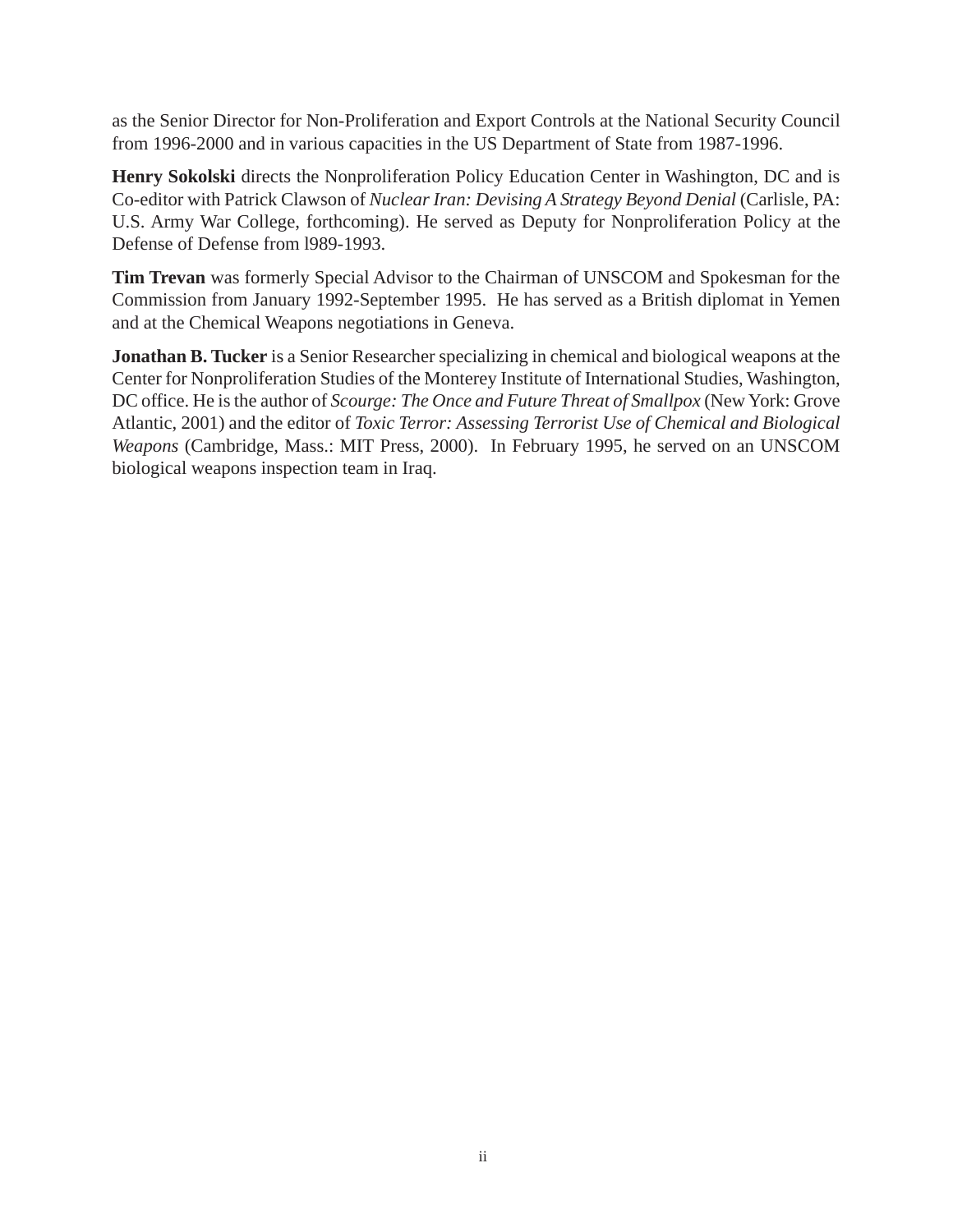## **ROBERT S. LITWAK AND MITCHELL B. REISS**

The Iraq war was a precedent-setting case in which forcible regime change was employed to achieve nonproliferation objectives. Yet the use of this policy instrument belies a larger failure of international efforts to halt the spread of nuclear, chemical, and biological weapons.

Iraq thus raises questions not only about individual countries pursuing weapons of mass destruction (WMD), such as North Korea and Iran. It also prompts questions about the continuing vitality and effectiveness of the international nonproliferation regime. During the 1990s, numerous countries sought to arm themselves with the world's most lethal weapons: Thirteen countries pursued biological weapons and sixteen countries had chemical weapons; twenty-eight countries had ballistic missiles. Evidence showed a growing trade and cooperation among many of these countries in WMD technologies. In January 2001, the Defense Department published *Proliferation: Threat and Response*, which warned: "In virtually every corner of the globe, the United States and its allies face a growing threat from the proliferation and possible use of nuclear, biological, and chemical (NBC) weapons and their delivery systems."

What steps can be taken to halt and reverse this trend? Can export controls be fortified or have sub rosa networks between unprincipled nuclear suppliers and "rogue" states effectively doomed a supply-side solution? Is it possible to strengthen International Atomic Energy Agency (IAEA) safeguards (even as some technical experts question the utility of the "enhanced" 93+2 safeguard

protocol)? Can signatories be persuaded not to defect from the Nuclear Nonproliferation Treaty (NPT)? Does the Security Council have the political will, especially after Iraq, to squarely address "any threat to the peace, breach of the peace, or act of aggression," in accordance with the UN Charter? What happens if this assault on the international nonproliferation regime cannot be mended? Will military preemption or preventive war become a more frequent policy tool?

To address these questions confronting the United States and the international community in the aftermath of "major combat operations" in Iraq, the Woodrow Wilson Center and the Reves Center of International Studies of The College of William and Mary organized a daylong workshop on June 24, 2003 in Washington. The meeting, held at the Woodrow Wilson Center, convened some forty top nonproliferation specialists from government, academia, and the broader policy community. The workshop was supported by and part of the U.S. Army's Eisenhower National Security Series.

The workshop participants explored nonproliferation strategies to address the nuclear crises with North Korea and Iran, the challenge of ensuring durable WMD disarmament in Iraq, the nuclear challenge in Pakistan (a front-line state in the war on terrorism), and prospects for reforming the international nonproliferation regime. Expert presentations on each topic were followed by general group discussion. Daniel Freeman prepared a summary report, which was updated by the presenters.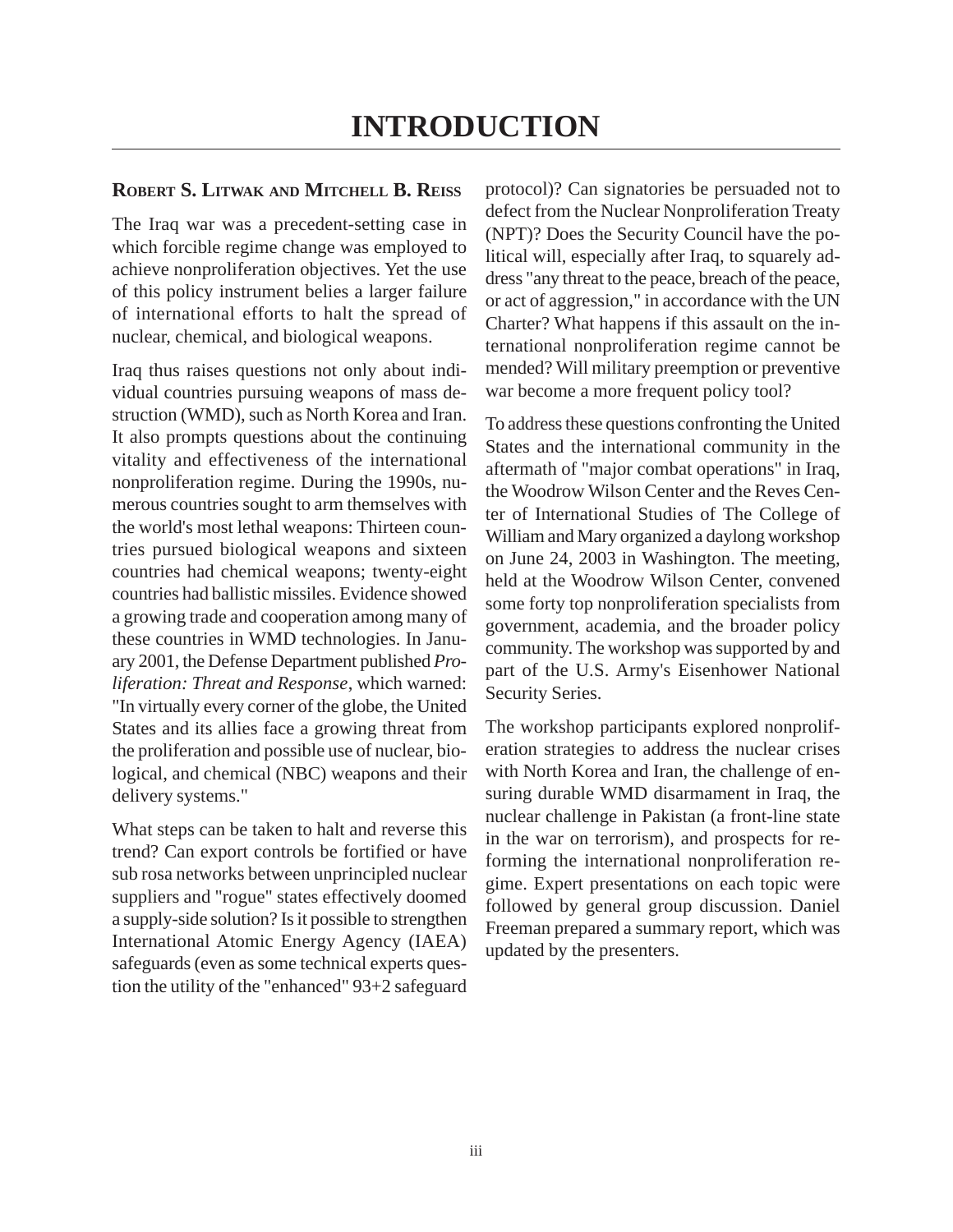# **MICHAEL EISENSTADT, WASHINGTON INSTITUTE FOR NEAR EAST POLICY**

Eisenstadt traced Iran's desire for nuclear weapons to both regime-specific and regime-neutral factors - that is, to motivating factors particular to the Islamic Republic of Iran (IRI) regime and to factors that would influence decision-making regardless of the political character of the regime. The IRI regime's strong interest in security selfreliance may be understood, in terms of regime specificity, both as a reaction against the Shah's dependence on the West and as an application of the lessons of the international arms embargo that crippled Iran in the Iran-Iraq war. The weak economy that plagues the IRI regime is also a powerful motivating factor in the Iranian nuclear program, as the regime has found a conventional military buildup to be economically unfeasible and thus sees nuclear proliferation as a "shortcut" to regional power status. Finally, there are the specific security concerns of the IRI regime, which was for years threatened by Baathist Iraq and continues to perceive threats from Israel, Pakistan, and the United States. This sense of insecurity has been exacerbated by the ongoing American interventions in Afghanistan and Iraq and the continued US naval presence in the Persian Gulf.

Still, much of the impetus for Iran's nuclear weapons program is less regime-specific, dating not to the inception of the Islamic Republic but to the government of the pro-Western Shah, who built a research reactor in Tehran. The same nationalistic motivations of power, prestige, and influence that characterized the Shah's attempts at proliferation motivate the Islamic regime today. These common factors are more than a matter of Iranian security concerns; while any "grand bargain" in which Iran agreed to abandon or freeze its nuclear program would have to address Iranian geopolitical concerns, it would be a mistake to assume that such concerns are the main impetus behind the Iranian nuclear program. Considerations relating to power, prestige, and influence, among others, would also motivate a successor regime. Although it is not axiomatic that any Iranian government would pursue a nuclear weapon option, it likewise cannot be assumed that regime change would eliminate the motivations that underlie proliferation in Iran.

Turning to Iran's short-term nuclear capabilities, Eisenstadt noted that Iran is pursuing both the plutonium and enriched uranium routes to securing the fissile material for nuclear weapons. Iran is developing its fuel cycle capabilities; a February IAEA visit revealed a 160-centrifuge pilot plant with components for an additional thousand centrifuges and floor space for fifty thousand. While the Iranians claim that this facility will simply produce fuel for the country's planned nuclear reactors, this capability is cause for concern; it is generally agreed that reactor-grade plutonium can be used in a nuclear weapon and that, barring this, a pressurized water reactor can produce military-grade plutonium under certain conditions. The reactor near Bushehr, then, may be a major source of fissile material for the Iranian nuclear weapons program upon the reactor's expected completion within the next two years. Still, completion is not synonymous with full operation; there will likely be some startup problems with the hybrid reactor, which combines Russian reactor components with a German containment structure, before it comes fully online. While acknowledging that Iran's anticipated capacity to cross the nuclear threshold does not necessarily imply an immediate decision to do so, Eisenstadt expressed skepticism on this point; if Bushehr goes online within the next year, Iran may have enough fissile material for its first weapon in as little as two to three years. Although some estimates are more optimistic, not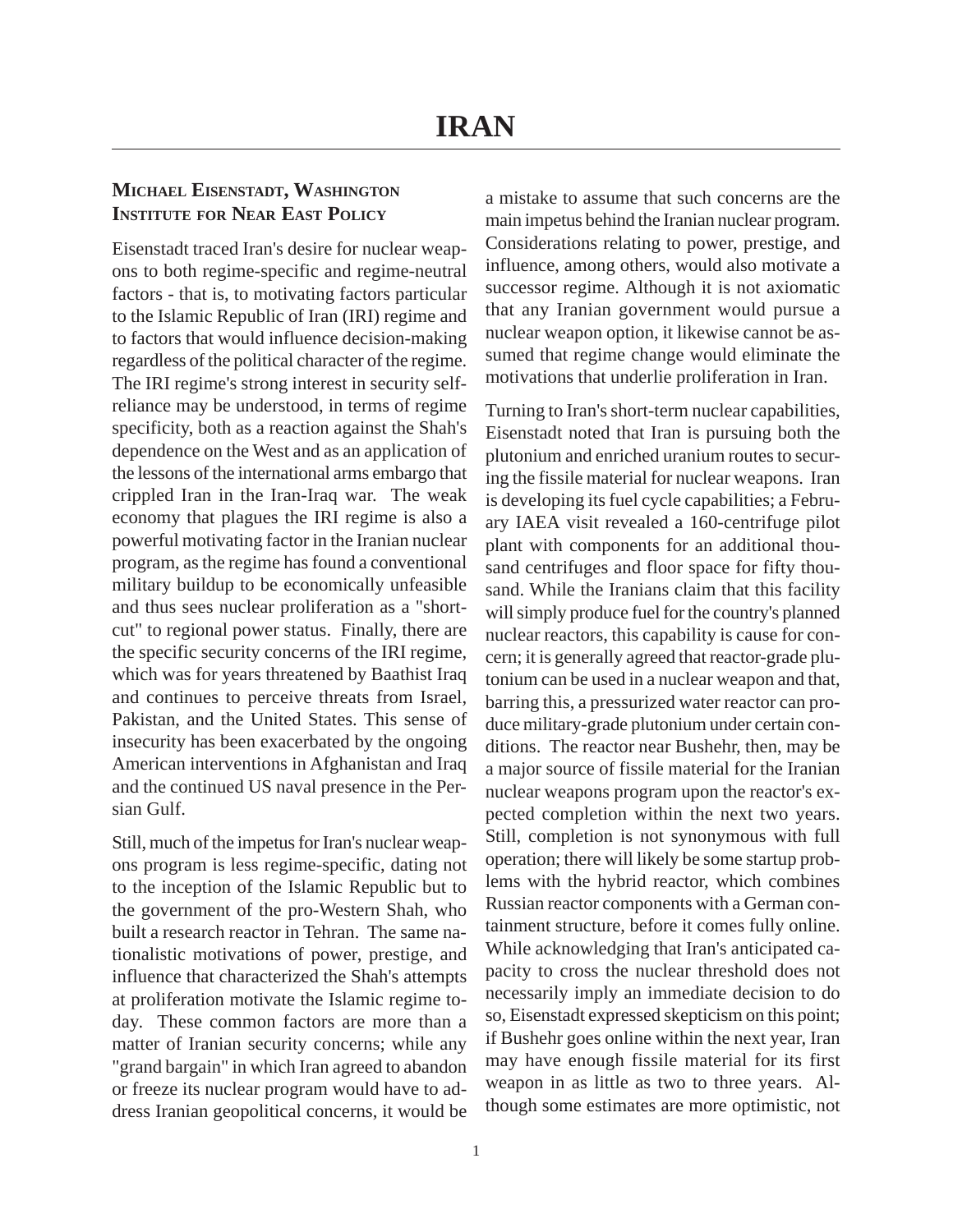forecasting an Iranian nuclear weapon until the end of the decade, Eisenstadt stressed that the time to act against Iranian proliferation is now.

Eisenstadt saw the options available to American policymakers as delay, an enhancement of nonproliferation safeguards, a diplomatic fullcourt press on Iran, an encouragement of political change in Tehran, and preventive action. He was not particularly optimistic that any of these policy avenues will be able to forestall Iranian proliferation if the IRI regime is truly determined to acquire a nuclear arsenal; he expressed a growing sense of resignation that the best the US can hope for is the somewhat unlikely combination of successful American delay tactics with internal Iranian governmental reforms facilitating a political deal.

Any near-term delaying tactics should focus on Bushehr, which has yet to be completed. The Bush administration was probably disappointed that the 2003 IAEA visits to nuclear facilities in Iran have failed to yield an IAEA declaration of Iranian NPT non-compliance and a subsequent Security Council resolution preventing Russia from completing Bushehr. This course of events may still be forthcoming should additional information arise in the latter half of 2003, but Eisenstadt was not optimistic, noting that Russia has veto power over Security Council resolutions. Barring a Security Council resolution on Bushehr, the United States should press Russia to follow through on an agreement whereby Iran promises to immediately return the spent fuel generated by Bushehr for reprocessing in Russia.

Enhanced safeguards, in the form of the IAEA's Additional Protocol 93+2, are the current focus of international efforts on Iranian nonproliferation. While 93+2 would be a step forward in that it would aid in the detection of Iranian NPT violations, the key lesson of Iraq is that proliferation can occur "even [with] the most intrusive inspectional monitoring regime" and that a consensus for action in the Security Council and other international institutions is difficult to achieve even when there is fairly definite scientific evidence of infractions. Moreover, 93+2 would do nothing to prevent Iran from creating an infrastructure that, while technically in compliance with IAEA regulations, would enable Iran to quickly proliferate should it decide to break out of or withdraw from the NPT at a later date.

The major hurdle faced by the current attempts at a diplomatic full-court press on Iran is the discrepancy between the American and European perceptions of the endgame. The Bush administration's stated position that an Iranian bomb is unacceptable is ambiguous about whether the US would accept an Iranian buildup of a nuclear infrastructure that stops just short of weapons production or whether the current focus on the Additional Protocol is simply a point of departure for further American efforts at Iranian nonproliferation. Still, there is little prospect of Iranian acceptance - or even international acceptance - of a solution that fully addresses the threat posed by the Iranian nuclear weapons program. Seeing full dismantlement of the program as essentially impossible, Eisenstadt was skeptical that even his second-choice solution, a freeze on further Iranian nuclear development, would be feasible. Furthermore, any sort of "grand bargain" would be encumbered by the political necessity of linking the nuclear issue to Iran's involvement in terrorism, Iran's efforts to obstruct the Arab-Israeli peace process, and Iranian objections to American efforts to encourage political change in Iran.

Though a new Iranian regime, however reformist, would probably still desire a nuclear arsenal because of the broad support in Iran for proliferation, there is nonetheless some opportunity for nonproliferation through Iranian political change. A reformist leadership in Iran might be more sensitive to the cost of nuclear proliferation and, if that cost proved high enough, might be willing to postpone the actual production of nuclear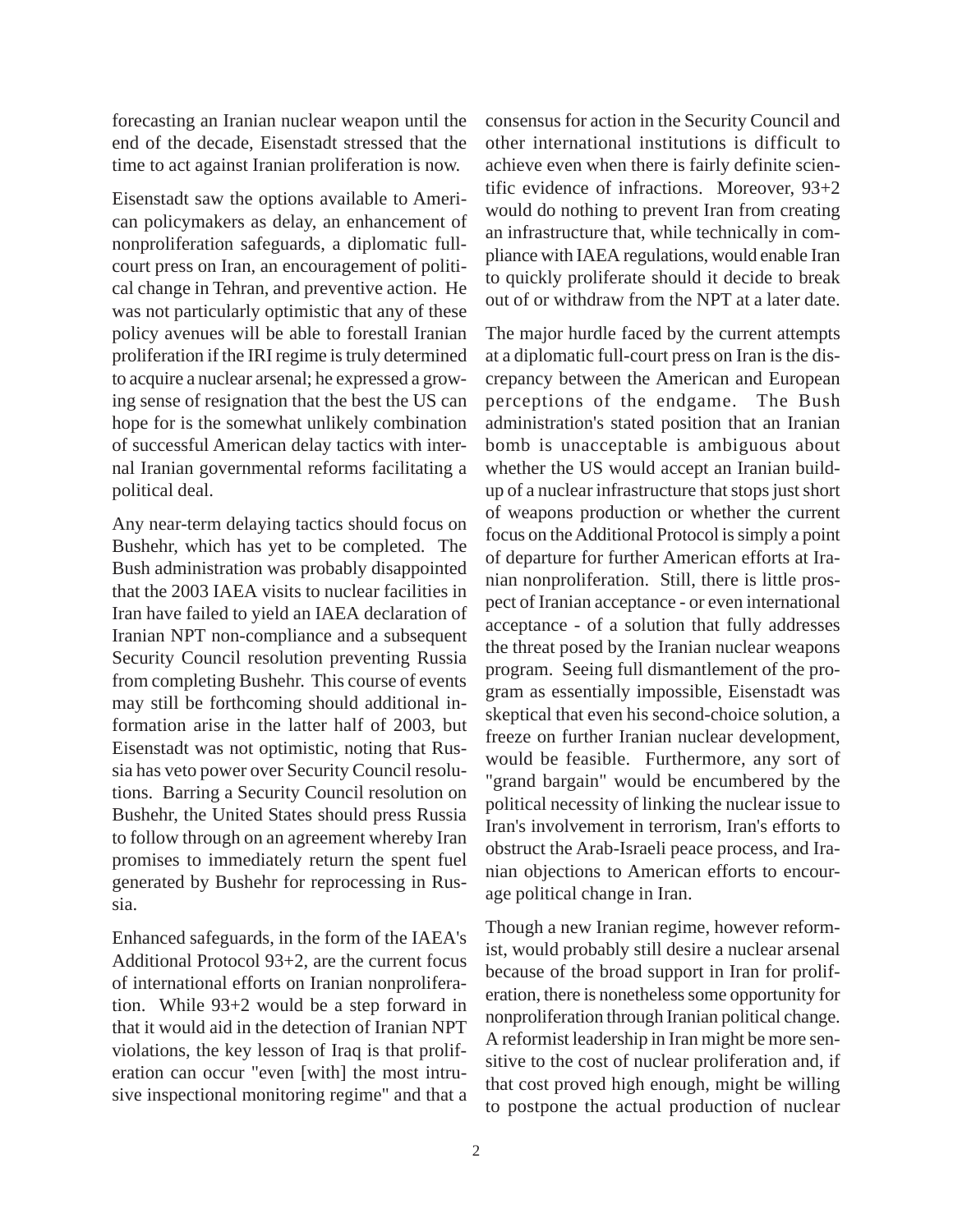weapons. Still, even barring this, a true reformist government would probably act more responsibly as a nuclear power. Thus, though political change in Tehran might not resolve the problem of Iranian proliferation, such reform might make an Iranian nuclear weapons state more manageable.

Finally, preventive action is beset by a number of potential costs both in domestic Iranian politics and in the international community. A U.S. military strike invoking the new preemption doctrine would incur geopolitical difficulties and would risk strengthening the hardliners in Tehran by inciting an anti-American backlash. Given the risks, solid intelligence and flawless execution, with a certainty of delaying the Iranian program for years, would have to be the prerequisites for any military action. While recent press leaks regarding the Iranian nuclear program are encouraging, American experiences in both North Korea and Iraq call into doubt whether U.S. intelligence capabilities are adequate to support a preventive military option. As a result, while he admitted that it might be possible under certain conditions, for the time being, Eisenstadt viewed the prospect of preventive action more as a bargaining chip and a spur to diplomacy than as a viable option.

Eisenstadt concluded by noting that the Iranian nuclear program cannot be fully addressed without dealing simultaneously with North Korean capabilities. As long as North Korea is a producer of fissile material, there will be a risk of export to Iran and other aspiring nuclear powers.

# **ROBERT EINHORN, CENTER FOR STRATEGIC AND INTERNATIONAL STUDIES**

Einhorn noted that Iranian centrifuge enrichment efforts are further advanced than American analysts previously estimated. It is unclear how well synchronized the various elements of the Iranian program are; the disconnect between the timing of the heavy water facility and the timing Iran

anticipates for its heavy water production raises questions about the integration of the uranium program. Thus, Iranian nuclear efforts may face unanticipated delays. Despite some estimates that Iran could produce enough highly enriched uranium (HEU) for a nuclear weapon by the end of 2005, Iran probably will not reach this threshold until several years later.

In its efforts to acquire nuclear weapons, the Iranian government is motivated by a sort of "magical sense about how nuclear weapons are going to solve [its] security problems" that is devoid of systematic, strategically logical thinking. The hypothetical nuclear policy of a more representative, less theocratic regime in Tehran is an unknown. Still, a representative government would probably be more responsive to the needs of the Iranian people and might thus be willing to forgo nuclear weapons if the perceived economic and political costs to Iran were high enough.

Dismissing as a policy option an invasion and occupation of Iran like those in Afghanistan and Iraq, Einhorn said that the only American military option worth considering is a surgical strike against Iranian nuclear sites with the objective of delaying or terminating the program. Like Eisenstadt, however, Einhorn highlighted the dependency of this option on highly reliable intelligence and suggested that Iran may already have satellite enrichment facilities or a secondary uranium conversion facility unknown to American policymakers. Failure to destroy such sites would undermine any preventive military action.

The Bush administration's political multilateral approach to Iranian proliferation has made significant progress in its efforts to use the IAEA to expose Iranian intentions and engender international pressure on the regime to halt its nuclear program. Iranian Atomic Energy Organization (IAEO) head Gholamreza Aghazadeh's recent calls for negotiation on ambiguities in the Additional Protocol suggests that this pressure is hav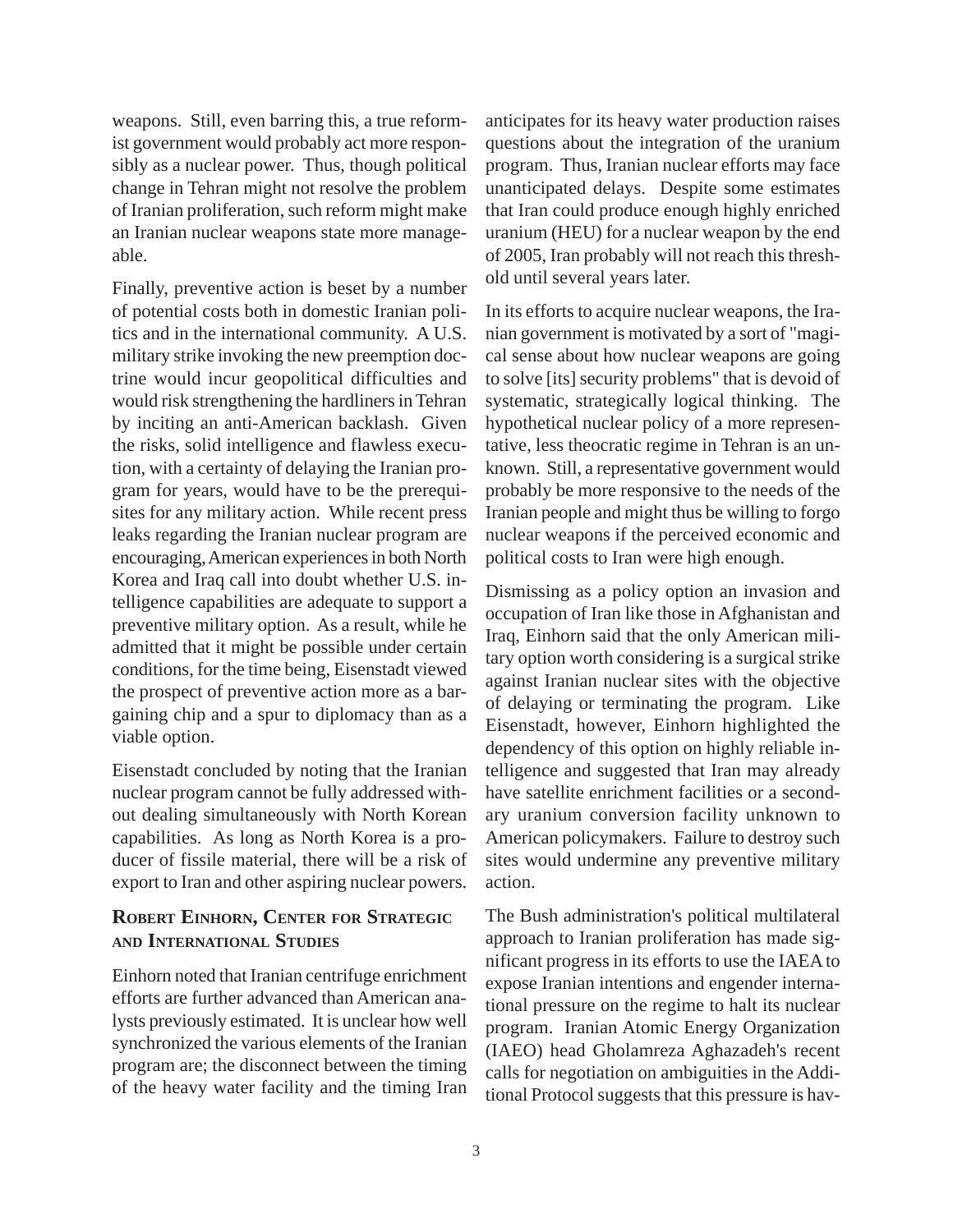ing some effect. Another positive development is the IAEA's demand that Iran, as a show of good faith, not begin uranium centrifuge operations; centrifuge operations would contaminate facilities, hindering the IAEA's sample-based inspections. Meanwhile, the Russian government, while erratic and elusive in its statements, appears to be maintaining its guarantee of fresh fuel for the Bushehr reactor so long as the Iranians promise to return the spent fuel. Russia has set no other preconditions for fuel supply, but additional IAEA evidence of Iranian violations of safeguards obligations could tip the balance and prompt Russia to halt its participation in the Bushehr project. Similarly, further IAEA evidence might also spur the European Union to suspend its current trade negotiations with Iran, hopefully underscoring to Tehran the price it will pay if it continues its efforts at proliferation.

Einhorn identified three alternative strategies for the international community. The first is a "zerotolerance" policy on Iranian proliferation that seeks to end entirely the Iranian nuclear program by dismantling the Bushehr reactor and Iran's nascent fuel cycle facilities, among other sites. This strategy is the closest to the declared position of the Bush administration, which, while saying the Additional Protocol is necessary but not sufficient, has not fully articulated what would constitute a satisfactory agreement.

The second principal policy option, which is closest to most European governments' current position, would allow Iran to pursue its nuclear power and fuel cycle programs so long as it adhered to the Additional Protocol. Iranian submission to the Addition Protocol, with full implementation taking a few years, would likely be sufficient for much of Europe. Such a solution, however, is problematic. The United States would continue to harbor suspicions that Iran's safeguarded fuel cycle activities concealed efforts at proliferation; Iran could import materials ostensibly for its legal fuel cycle facilities and then divert these materials to a clandestine nuclear arms program; finally, Iran could remain technically in compliance with the NPT while it developed its nuclear capabilities and then withdraw from the treaty and use for its weapons program any fissile material that had been produced

Einhorn expressed support for the third principal policy option, which would allow Iran to pursue its ambitious nuclear power program but deny it fuel cycle capabilities. Iran would have to sign and implement the Additional Protocol as well as return the spent fuel produced by its nuclear reactors to the fuel's countries of origin. While this solution would trigger Iranian protestations that Iran would be unacceptably dependent on foreign fuel sources and vulnerable to a US-led international embargo on nuclear fuel shipments to Iran, these concerns could be creatively addressed. For example, the international community might provide a multilateral guarantee of fuel cycle services to Iran at market rates so long as it respects its NPT obligations and forgoes fuel cycle capabilities. By taking at face value Iran's implausible desire for nuclear power despite its fossil fuel resources, this approach has the potential to stop the Iranian weapons program while providing Tehran a way to save face. Nonetheless, any policy will also have to address the security concerns that partially motivate the program in the first place; the United States will need to convincingly reassure Tehran that the US is not a threat.

No solution to the Iranian nuclear challenge can be reached in a political vacuum. The Bush administration's policy on Iranian proliferation will be bound up in concerns about Iranian harboring of Al Qaeda, support for Hezbollah, efforts to destabilize postwar Iraq by manipulating Shi'i there, and opposition to the Middle East peace process, among other issues. Einhorn thus stressed the merits of an US-Iranian modus vivendi, whether written or oral, that deals with the Iranian nuclear program in the broader context of US-Iranian relations. Iran, under such an arrangement, would refrain from destabilizing the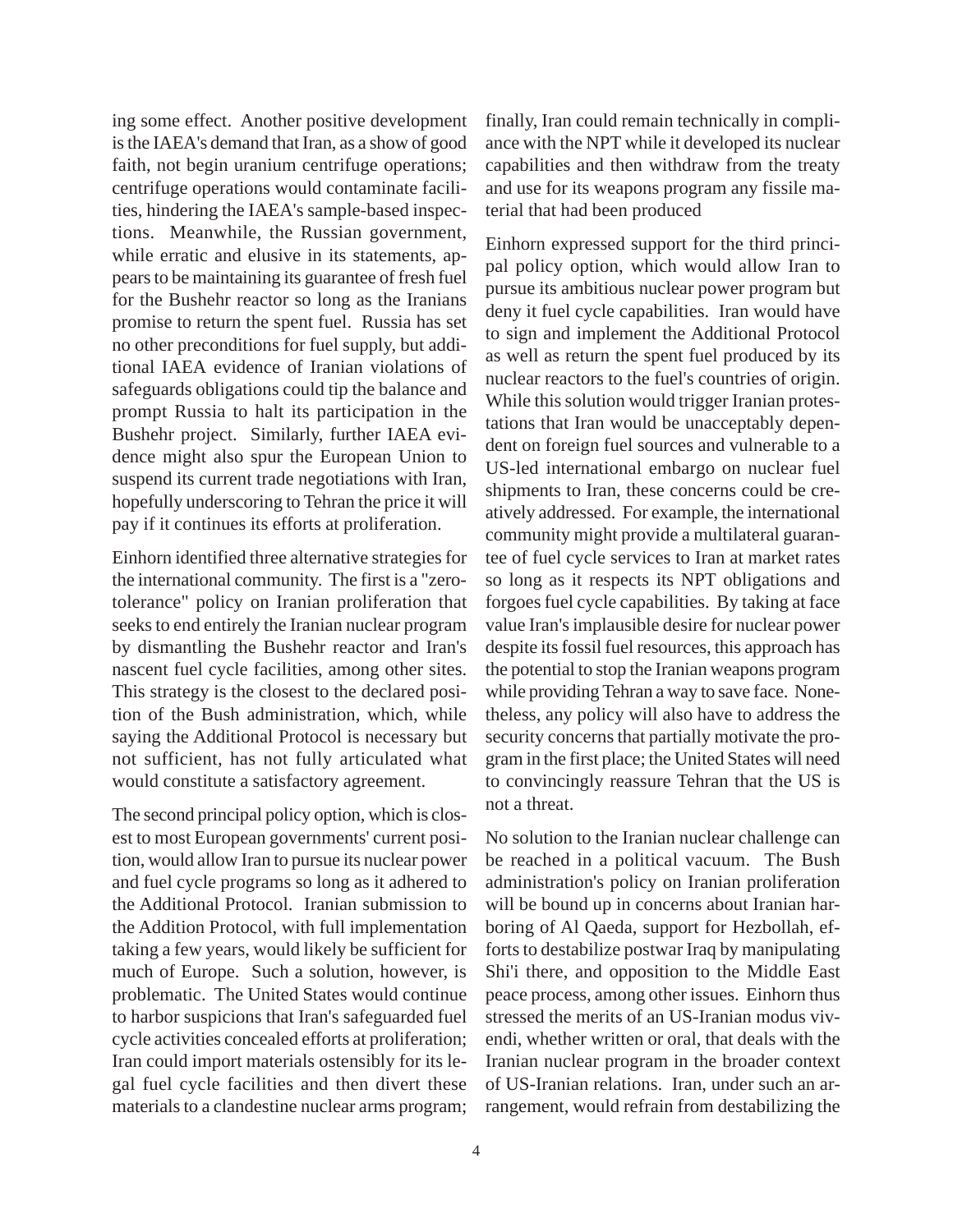reconstruction of Iraq, end support for Hezbollah, and curb Al Qaeda activity in Iran. The US, in turn, would provide assurances that it would not attack Iran, agree to respect Iranian interests in Iraq, take steps to drop the extant US sanctions on Iran, and cease blocking nuclear vendors from participation in the Iranian power program.

An agreement to respect Iranian sovereignty by no means requires an American statement of neutrality on the Iranian political evolution toward a more representative, progressive government. The United States would have to refrain from providing material support to the Iranian opposition or engaging in other physical attempts to destabilize the regime in Tehran, but Washington would not have to cease its rhetorical and moral support for Iranian reformers and for political change in Iran. Still, even this program, with its emphasis on mutual concessions, probably has little more than a one in two chance of success.

#### **DISCUSSION**

- The IAEA's revelations about Iran's centrifuge program to enrich uranium suggest a clandestine weapons program, but it is not clear that the Tehran regime has made a decision to acquire nuclear weapons. A key question is whether the program can be "walked back."
- The IAEA report has led to increased international cooperation between the United States, the European Union and Russia to address the challenge posed by the Iranian nuclear program.
- Russia, the key supplier of nuclear technology to Iran, was embarrassed by the IAEA

report and is concerned about the potential rise of another nuclear weapons state on its border. Moscow is exploring methods of constraining the Iranian nuclear fuel cycle so that enriched uranium cannot be diverted into a clandestine weapons program. Along these lines, Russia is attempting to negotiate an agreement for the return of spent fuel from the Bushehr reactor and is pressing Iran to accede to the Additional Protocol.

- The European Union has also been shaken by the revelations about Iran's uranium enrichment activities and the construction of a heavy water plant. The EU has linked a proposed trade agreement to Iran's acceptance of the IAEA's Additional Protocol.
- The EU and U.S. positions may diverge over the adequacy of the Additional Protocol in addressing the Iranian nuclear challenge. The EU may consider Iran's accession to the Additional Protocol as the solution to the problem, while the United States is likely to regard this as being "too little" and to press for significant constraints on Iran's possession of fuel cycle technology.
- External pressure (e.g., the threat of an air travel ban) is a necessary component of a strategy to address Iran's nuclear challenge. But the United States should leave the Tehran regime a way out of the crisis if it changes its behavior.
- Among the constraints on a preemptive U.S. military strike on Iran's nuclear infrastructure is concern that it could trigger a retaliatory response, including terrorism.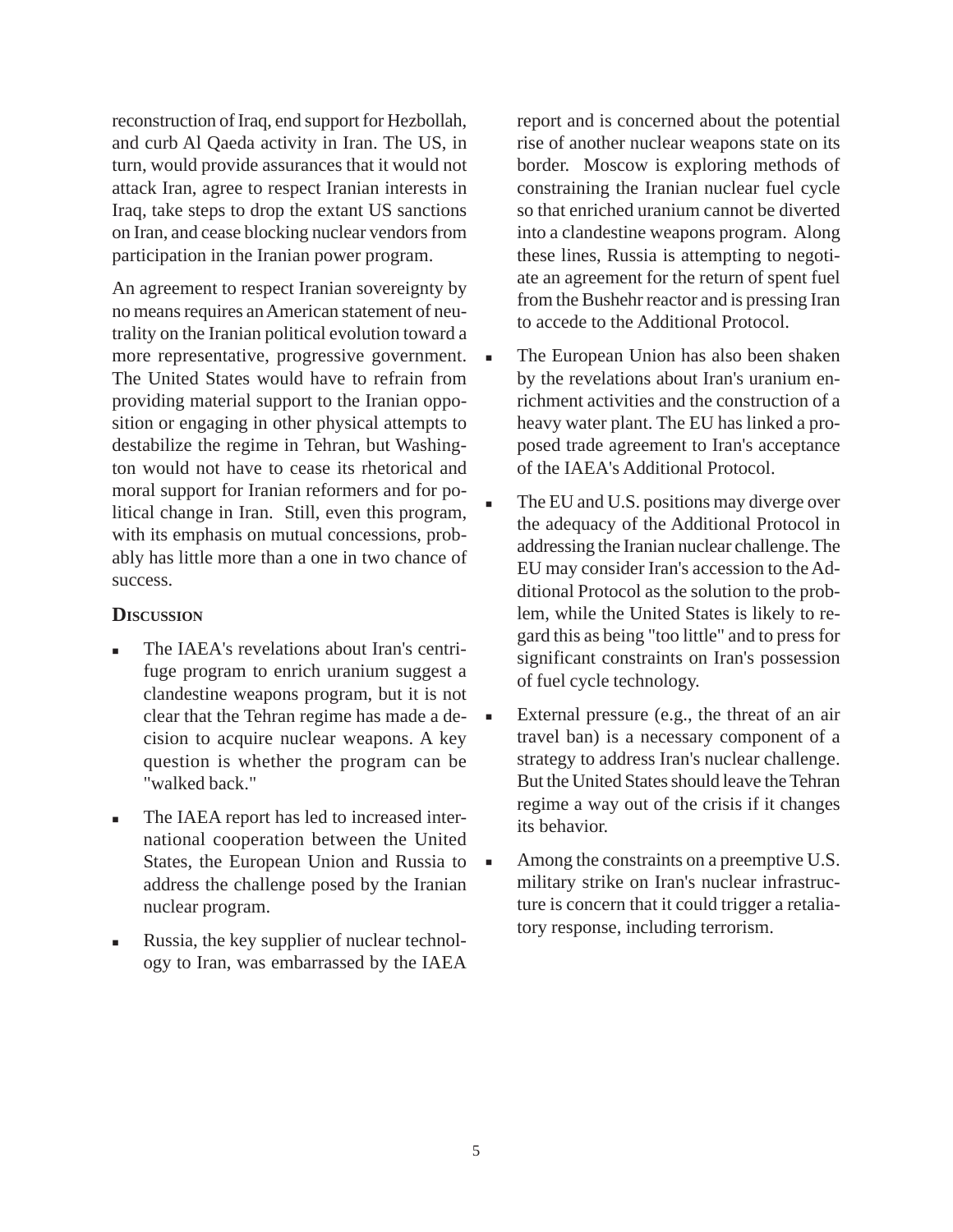# **STEPHEN KIM, LAWRENCE LIVERMORE NATIONAL LABORATORY**

*Dr. Kim's views are his own and do not reflect the positions of the Lawrence Livermore National Laboratory or the Department of Energy.*

Kim cautioned against over-reliance on the worst-case scenario assessments of some policymakers and specialists that North Korea's nuclear weapons program is fairly advanced, citing the absence of hard knowledge about the program to support such a claim. At the same time, it cannot be said that the program is not advancing or advanced. Secretary of Defense Donald Rumsfeld has said that "the existence of nuclear weapons in North Korea is at the minimum probable" and that fuel rod reprocessing could yield the materials for further weapons construction in "a relatively short period of time"; similarly, the CIA has publicly announced that large-scale nuclear weapons production, at a rate of fifty bombs per year, could begin in North Korea as early as 2005. However, while IAEA monitoring devices have clearly been removed, it is unclear at this point whether or not North Korea is actually reprocessing the approximately eight thousand spent fuel rods from its 5MW research reactor. Similarly, despite a North Korean official's April 2003 claim to Assistant Secretary of State James Kelly that North Korea has a secret nuclear program, the facilities in question have not been located. Much remains unknown: how much, if any, plutonium North Korea has separated from the fuel rods; whether or not North Korea has an additional reprocessing plant; where, if additional uranium enrichment facilities exist, North Korea has hidden them; where North Korea has built underground bases; whether there are other facilities; and finally, whether or not North Korea has taken the spent fuel rods and, if it has, where it has taken them.

The circumstantial evidence that has emerged from defector testimony indicates that North Korea is engaged in reprocessing without concern for basic worker or environmental safety. In one account, yellow smoke emitted by the Institute 501 experimental plant typically caused the plant's workers severe pain and trouble breathing. Another defector recalled workers jumping into uranium solution in their underwear to remove a piece of cloth plugging a valve: "They were passed off as our model - that is, as paragons who sacrificed their own bodies without hesitation, all for nuclear development."

The future prospects of the North Korean nuclear program depend on the country's ability to construct functional reactors and produce fissile material as well as on its ballistic missile capabilities. First, though various think tank assessments differ on how long it will take North Korea's reactors to become operational, there is a consensus that the completion of one 200 MW and one 700 MW thermal reactor was years away at the time of the 1994 Agreed Framework. Once operational, the two reactors could produce approximately 275 kg of plutonium per year, 55 kg from the 200 MW and 220 kg from the 700 MW reactor. As the amount of plutonium used per bomb is dependent both on North Korea's technical capabilities and on its desired yield, the 275 kg figure does not translate into an assessment of how many nuclear weapons North Korea could or would produce.

North Korea's ballistic missile program boasts a stockpile of about 600-750 missiles. However, this figure says little about North Korea's launch capability, the number of missiles it could fire in a war; launch capability is dependent on the country's launch facilities and on its manpower, among other logistical factors. Furthermore, a March 2002 accidental explosion at a North Korean launch site may have severely crippled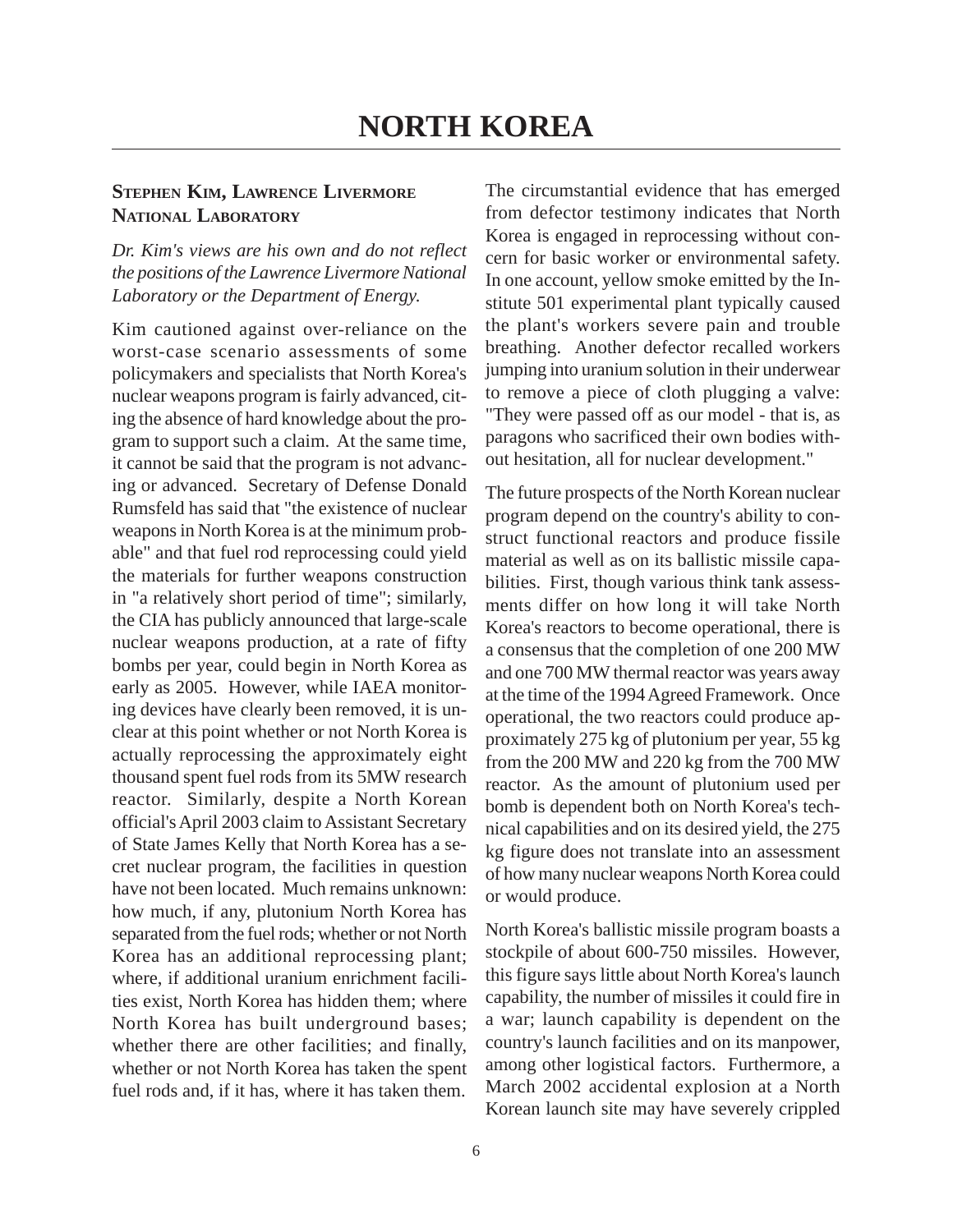operations, according to South Korean government sources. Defense Ministry officials have estimated that North Korea would have difficulty launching another missile for at least a year. Still, North Korea has exhibited proficiency in the design and production of effective multi-stage ballistic missiles; accuracy improvements and other steps forward are anticipated.

Given the likelihood that North Korea already has a small nuclear arsenal, its failure to test a nuclear device thus far might be attributed to one of two reasons. First, as North Korea would only test a weapon if it had enough material left over for several additional bombs, it is possible that the state simply did not want to "waste" a bomb with a test. This would, after all, be somewhat consistent with the United States decision to only test a single device before actually using atomic bombs in wartime. Alternatively, North Korea may simply have confidence in the accuracy of non-nuclear tests and calculations to verify bomb yield.

Many policymakers fear that North Korea's endemic economic crisis could prompt the Pyongyang regime to raise funds by selling special nuclear material or a completed nuclear weapon to another state or non-state actor, but Kim thought this unlikely. Admittedly, North Korea has a longstanding history of arming other nations for cash; according to US government sources, North Korea sold about \$580 million worth of ballistic missiles to Middle Eastern states in 2001 alone. However, Kim Jong-Il is not a blind risk-taker. So long as he can raise significant revenues by selling missiles, narcotics, and other more common contraband, he will have little reason to sell fissile material from his country's limited supply. Even if Kim Jong-Il did intend to put fissile material on the market, it is unlikely North Korea would actually do so before it had acquired a much larger arsenal than it probably has at the moment. However, if Kim Jong Il is able to gather a significant quantity of fissile material, then the probability of an actual

sale or of North Korean threats of a sale will dramatically increase.

Kim identified the regional powers with a stake in the current stalemate as Russia, Japan, South Korea, and China, in order of increasing relevance. First, while Russia has the least at stake in the fate of the North Korean nuclear program, President Putin has directly involved himself in the crisis, having released with Chinese President Hu Jintao a joint statement that excludes force as a solution to the problem. What's more, Kim Jong-Il's visit to Moscow may have curried favor with Putin, who announced on June 20 that "Under no circumstances should North Korea be driven into a corner…If North Korea has problems and concerns over its security…it should be given these security guarantees." But despite Russia's ability to offer oil and rail transport routes to the Kim regime, Russia has little real leverage over North Korea; Moscow's principal hope for gaining a more significant role lies in a hypothetical souring of Sino-North Korean relations, in which case Russia might assume China's role as mediator.

Japan exercised restraint in its response to North Korea's 1998 testing launch of a Taepodong ballistic missile over its territory, but the Tokyo government has taken concrete steps, including a measure to improve U.S.-Japanese military coordination, since North Korea's 2002 admission that its spies had abducted Japanese citizens decades earlier. Within Prime Minister Koizumi's cabinet, there is an apparent divide between Deputy Vice Foreign Minister Hitoshi Tanaka, who laid the groundwork for Koizumi's visit to Pyongyang and emphasizes such dialogue, and the more hawkish Deputy Chief Cabinet Secretary Shinzo Abe. Abe has joined Defense Secretary Ishiba in urging Koizumi to be more coercive and on June 15 asserted that "there is no one in the world who believes you can solve gangster troubles through dialogue." Abe's argument that the time has come for Japan to rethink its fundamental values suggests a debate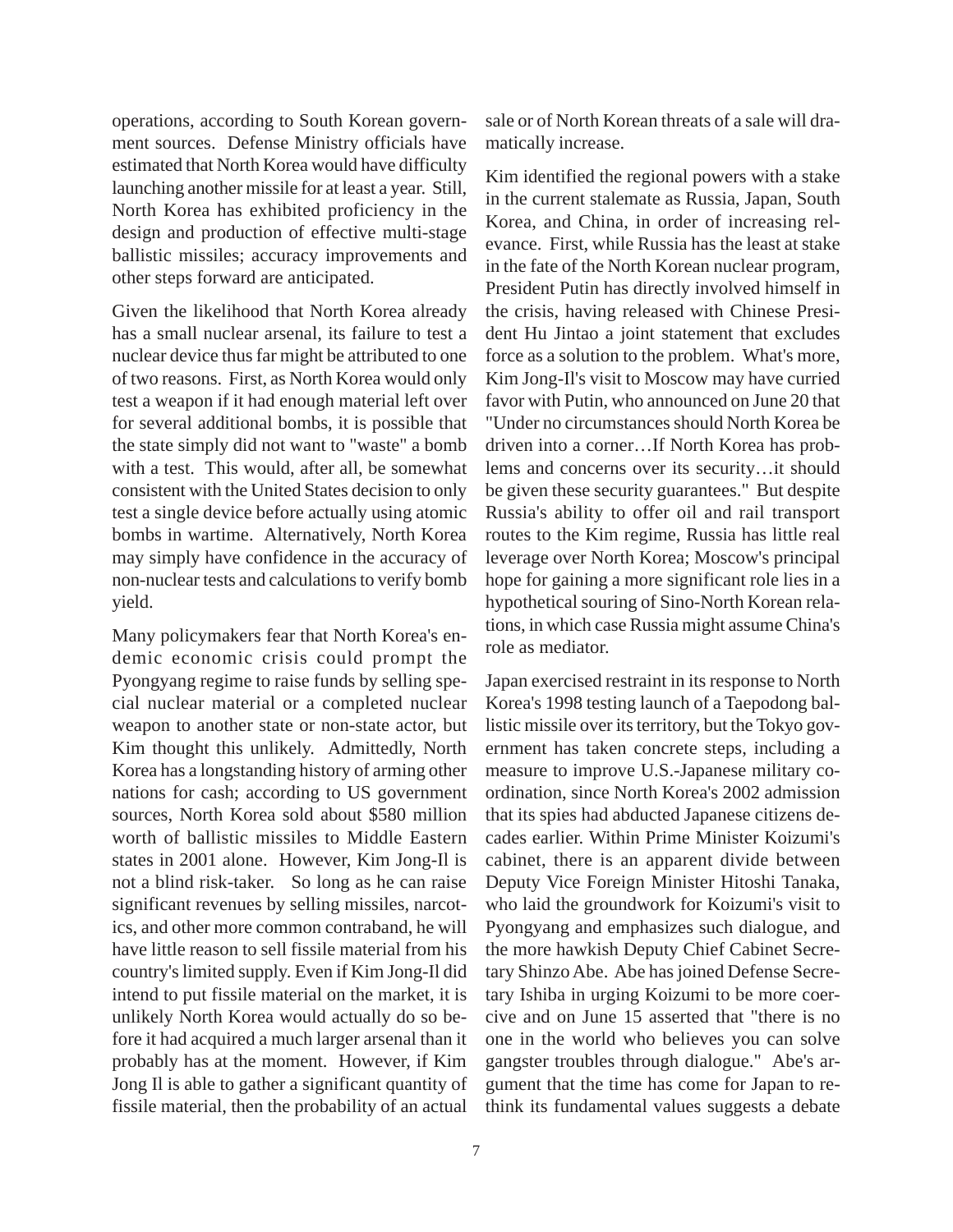unprecedented in the history of the modern Japanese republic. Nationalists have profited in the political and social spheres from ongoing reports that North Korean guided missiles threaten Japan, threats that have fostered in the polity a feeling of helplessness suggestive of the drifting Taisho period of the 1920s and early 1930s.

Though South Korea, as the traditional object of Pyongyang's expansionist aims, should be most concerned by North Korean nuclear proliferation, Seoul's behavior in the present crisis has been overly conciliatory. Kim Dae-Jung's Sunshine Policy has worked to undermine the mainstays of modern South Korean statecraft: anticommunism and a pro-American foreign policy. The opposition Grand National Party is badly divided; critics of North Korea are silenced; the South Korean public knows little about Kim Jong-Il and North Korea more generally; and even officials in Seoul refuse to contemplate preventive military strikes against the North. There are occasional appeals for a more hard-line policy, such as Army Chief of Staff Nam Jae-Joon's "clarifying" label of Pyongyang as Seoul's "main enemy," a term that had been removed from the Defense Ministry lexicon under the Kim Dae-Jung administration, and National Assembly Speaker Park Kwan-Yong's calls for the government not to oppose proposals of economic sanctions against the North. Nonetheless, even Park's request was followed by rebukes accusing the Roh administration of undercutting the Sunshine Policy and general pan-Korean nationalism.

In this polarized political environment, ROK President Roh has himself been inconsistent, offering a different message to the international community than he does to the Korean public. Though fairly pro-American in his spring 2003 visit to Washington, he has since stated that he regretted his enthusiasm; in Japan, Roh passed over the United States to praise Japan as South Korea's best friend and touted dialogue as the only acceptable means of resolving the standoff with North Korea; in China, he praised Mao Zedong as one of his political heroes; finally, Roh has claimed that to become a full democracy, South Korea will have to repeal its domestic ban on the Communist Party. By compromising South Korea's pro-American and anti-communist foreign policy mantle in this way, Seoul risks being excluded from the diplomatic wrangling that surrounds the North Korean nuclear crisis; what's more, by looking the other way and, at times, assenting to anti-American and pro-North Korean sentiments at home, Roh's government is constraining US policy options, thereby obstructing the resolution of the standoff.

Finally, China, whose oil and coal exports account for 80 percent of North Korean energy production, is the most important of the regional powers with a stake in the North Korean crisis. Beijing has emphasized the importance of dialogue in resolving the standoff but remains deeply concerned both by the North Korean nuclear program and ostensibly by the threats posed by refugees from North Korea to the stability of its own Communist political system. Also, unlike Seoul, Beijing sees relations with the United States as a paramount consideration in decision-making about the crisis. Nonetheless, the official position of the Chinese government seems to differ from the views of the Chinese public; a recent survey of Chinese opinion revealed that 57 percent want their government to back North Korea in the event of another Korean War, 89 percent oppose the United States' military threats to Pyongyang and U.S. policies toward North Korea more generally, and 54 percent characterized Pyongyang's nuclear ambitions as an internal matter than should be resolved domestically.

Despite such pro-Pyongyang dynamics in the general Chinese public, Beijing is unlikely to oppose economic sanctions if Washington moves forcefully to impose them. Indeed, Jiang Zemin did not oppose sanctions in 1994, and though he has since ceded the title of president to Hu Jintao, Jiang retains broad power and influence over Chinese military decisions and government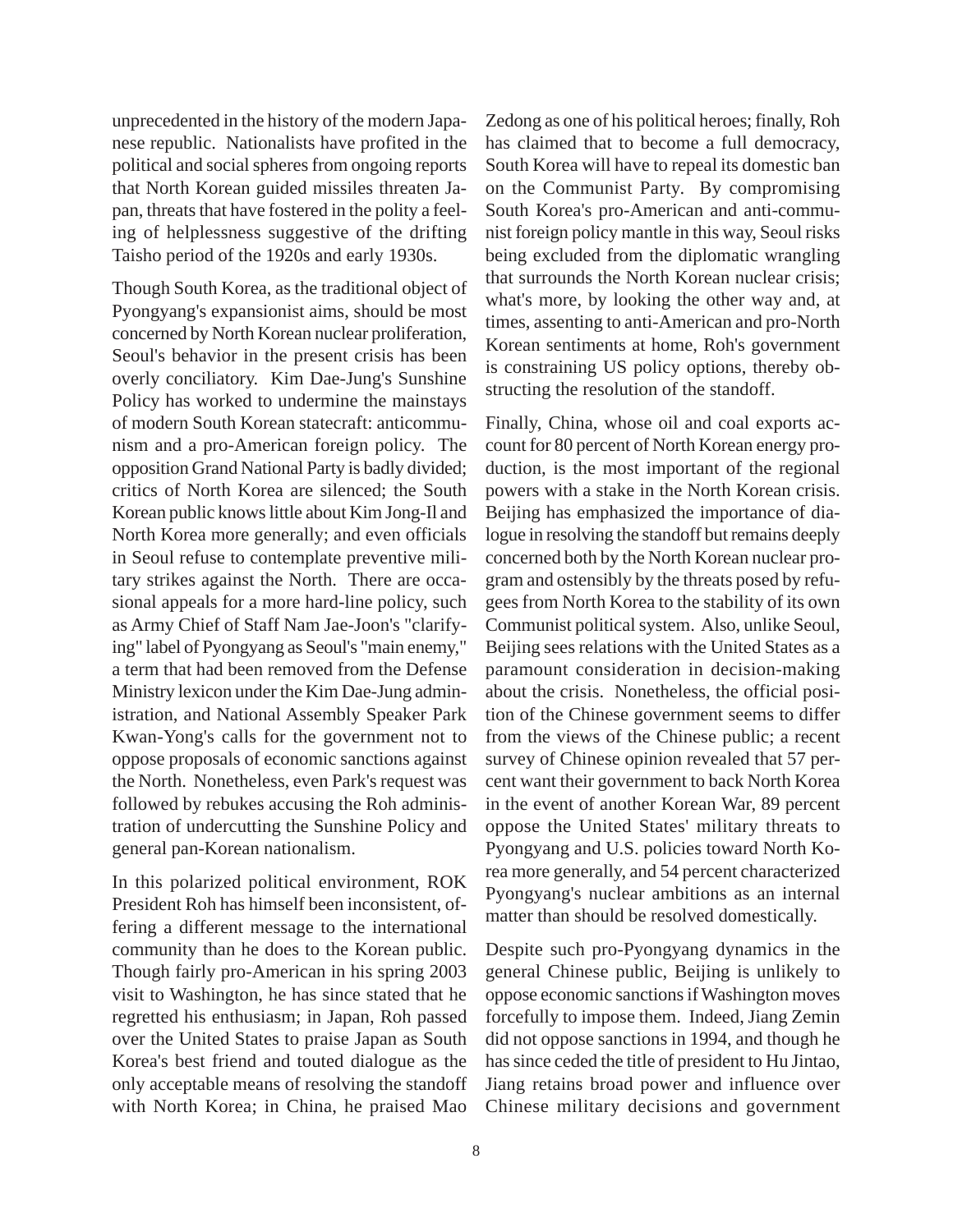policy in general. The "Shanghai Bang," or Shanghai faction, which Jiang controls, maintains a numerical majority in key government bodies. Five of the nine members of the Chinese Communist Party's Politburo, including Jiang protégé Zeng Qinghon, are members of the Shanghai Bang. Jiang and two other Shanghai members outnumber Hu on the four-member Central Military Commission, of which Jiang remains president. Finally, though Hu heads the North Korean Crisis Leading Group, it was Jiang who ordered the group's March 2003 formation; Vice President Zeng Qinghon, a Jiang confident who has good personal relations with the North Korean leadership, is the group's deputy chief. All in all, Jiang has positioned himself to maintain effective control in much the same way Deng Xiaoping did after formally ceding the reins to Hu Yaobang and Zhao Ziyang; the foreign policy paradigms that developed under Jiang's leadership will probably continue under Hu Jintao.

Kim articulated a broad range of U.S. options for addressing the North Korean nuclear crisis. First, the United States might simply acquiesce, but this option is bound up in the question of whether or not the US could live with a nuclear North Korea. Second, Washington might seek a temporary freeze on the North Korean nuclear program, as it did with some success in the 1994 Agreed Framework. Third, the Bush administration might pursue a sanctions regime. Here, the policymakers would have to decide whether the sanctions would simply block exports of missiles, drugs, and counterfeit currency or whether imports would also be interdicted; they would also have decide whether it would be feasible to undertake a selective blockade unilaterally or whether it would be more advisable to enlist help from Seoul and Tokyo; finally, they would have to evaluate whether a blockade could even be successful - that is, whether U.S. forces could accurately detect the export of fissile materials or components. Fourth, the United States might conduct a preventive strike on North Korean

nuclear facilities; here, the element of surprise might be hindered by the stated positions of Seoul and Tokyo, as simply sidestepping South Korea might unacceptably jeopardize the fifty-year-old US-ROK alliance.

In terms of short-term, less comprehensive options, Kim suggested psychological operations that would address some stability concerns by communicating to North Korean officials and to various embassies that any collapse of the Kim Jong-Il regime need not bring down the North Korean state with it. U.S. policymakers might also gain rhetorical ground by stressing North Korea's terrible human rights record, financing lecture tours by prominent North Korean defectors. Finally, the United States might highlight the DPRK's inability to feed its own people even as it pursues an expensive nuclear weapons program. To this end, humanitarian aid might be delivered not at Pyongyang, but at Panmunjom, where North Korea would have to visibly retrieve it; if Pyongyang refused, it would exhibit the callous intransigence of Kim Jong-Il's government.

## **HENRY SOKOLSKI, NONPROLIFERATION POLICY EDUCATION CENTER**

Sokolski noted that our diplomatic efforts with Iran and North Korea bear an oft-ignored resemblance to the American experience with Vietnam in that the natural urge to solve these problems by redoubling our exertions in a losing campaign may actually end up making matters worse. This impulse toward over-the-top, counterproductive action has been aggravated by exaggerated perceptions of the North Korean nuclear threat. Take, for example, the argument that the American alliances with Seoul and Tokyo will crumble if Pyongyang acquires more nuclear weapons, as South Korea and Japan will need their own nuclear arsenals as a hedge. This line of reasoning is flawed in its assumption that alliance relationships turn on the size of an opponent's nuclear arsenal; after all, NATO did not collapse with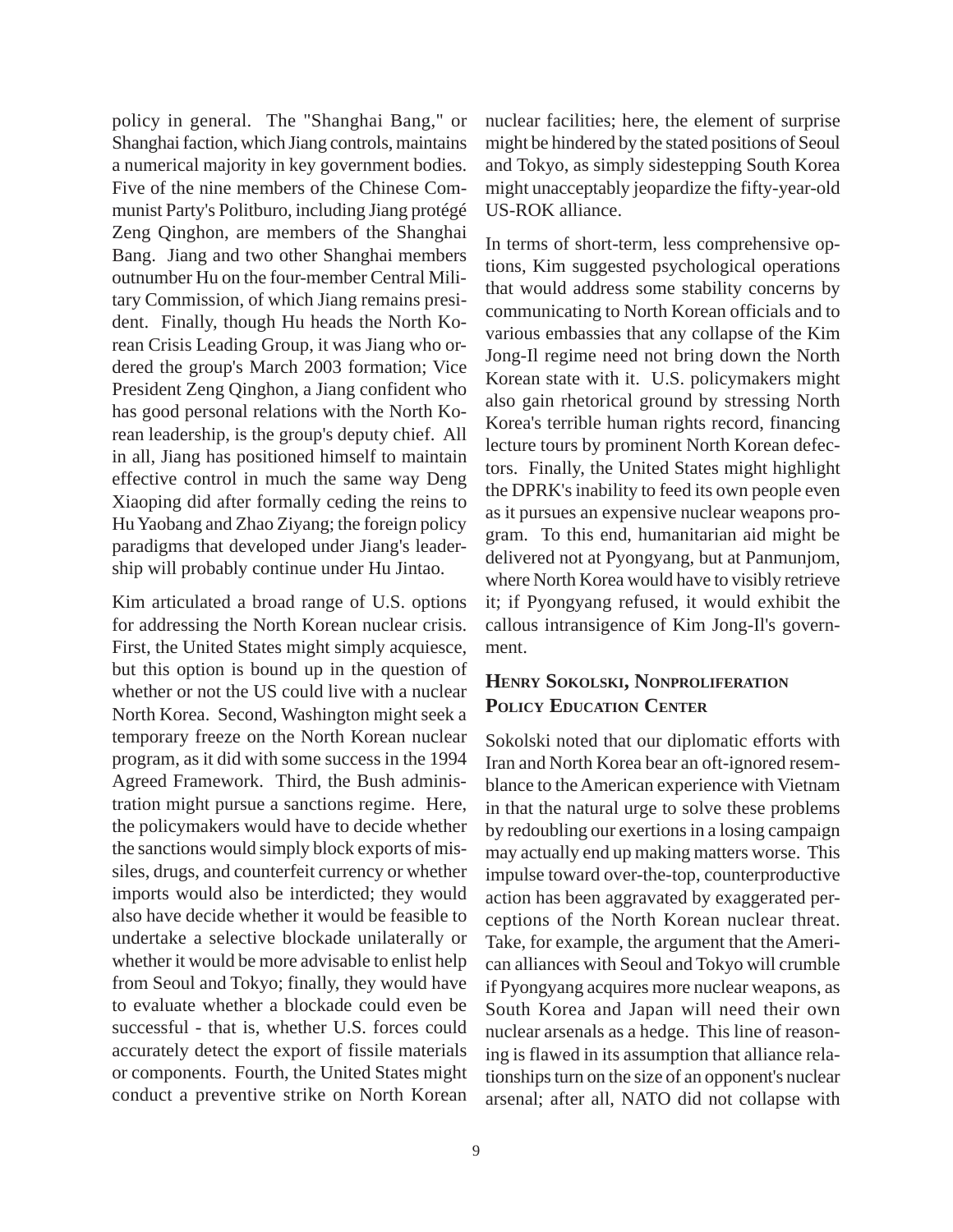the growth of the Soviet stockpile. Another flawed contention is the argument that if the standoff with North Korea is not solved immediately, Pyongyang will export fissile material or even warheads to terrorist groups or other countries. According to the CIA, Pyongyang has had nuclear weapons for nearly a decade, and there is no indication that North Korea has exported nuclear materials thus far. However mistaken, these sorts of prognostications have encouraged extreme positions among political decision-makers, who are increasingly divided between opposite but mutually desperate approaches that Sokolski termed "bombing" and "groveling."

In a bid for more comprehensive thinking about the problems posed by the North Korean and Iranian nuclear programs, Sokolski suggested that one might think about them - and even about nuclear terrorism - as "lesser included threats," to borrow from the Cold War lexicon. There is a possibility that there are even greater nuclear menaces in the international system. The danger, then, is that a weak policy of halfhearted threats, cajoling, deals, grand bargains, and protocols would ultimately send the message to other potential proliferators that one can legally toe the edge of the nuclear weapons breakout threshold without penalty from the international community. Such behavior might even garner rewards, given the incentives for "compliance" written into the NPT. In such an environment, states like Saudi Arabia, Turkey, Syria, Algeria, Egypt, South Korea, and Taiwan would probably start to "hedge their bets" by developing their own nuclear weapons options.

Given the threat of such a hyper-proliferated world, it needs to be made clear that there is a price for violations of the nonproliferation regime. Sokolski favored a proposal whereby a state that violates or withdraws from the NPT has to relinquish the technology it gained for

compliance under the pretense that it was for peaceful purposes. Such violators should, as a rule, be expelled from the IAEA and cut off from receiving any additional nuclear technology or goods. In addition, unless they return to NPT compliance, violators of the treaty should be placed under UN sanction. At the very least, the UN Security Council should authorize the interdiction of any nuclear export or imports to or from a violating state. More comprehensively, the global nonproliferation regime must target problem states' fuel cycle capabilities, which are particularly essential to rapid breakout. Along these lines, the Bush Administration's Proliferation Security Initiative (PSI), is an important step in the right direction. Sokolski suggested that the PSI should be made a country-neutral policy and applied equally not only to North Korea and Iran, but also to Pakistan, India, and Israel. By fostering international institutional legitimacy in this way, the global regime may be able to build the PSI into an effective compliment to the NPT.

#### **DISCUSSION**

- The North Korean nuclear issue is embedded in the broader issue of that country's future political evolution. North Korea is a failed state with a collapsing economy and large-scale starvation. Even the military is reportedly experiencing reduced food rations.
- While experts debate whether the North Korean regime can survive, Kim Jong Il is evidently planning for the long-term (with a report that he is even grooming his son to succeed him).
- Negotiations have two advantages: first, they may yield a satisfactory resolution of the North Korean nuclear crisis; second, they are the predicate for tougher steps if negotiations fail.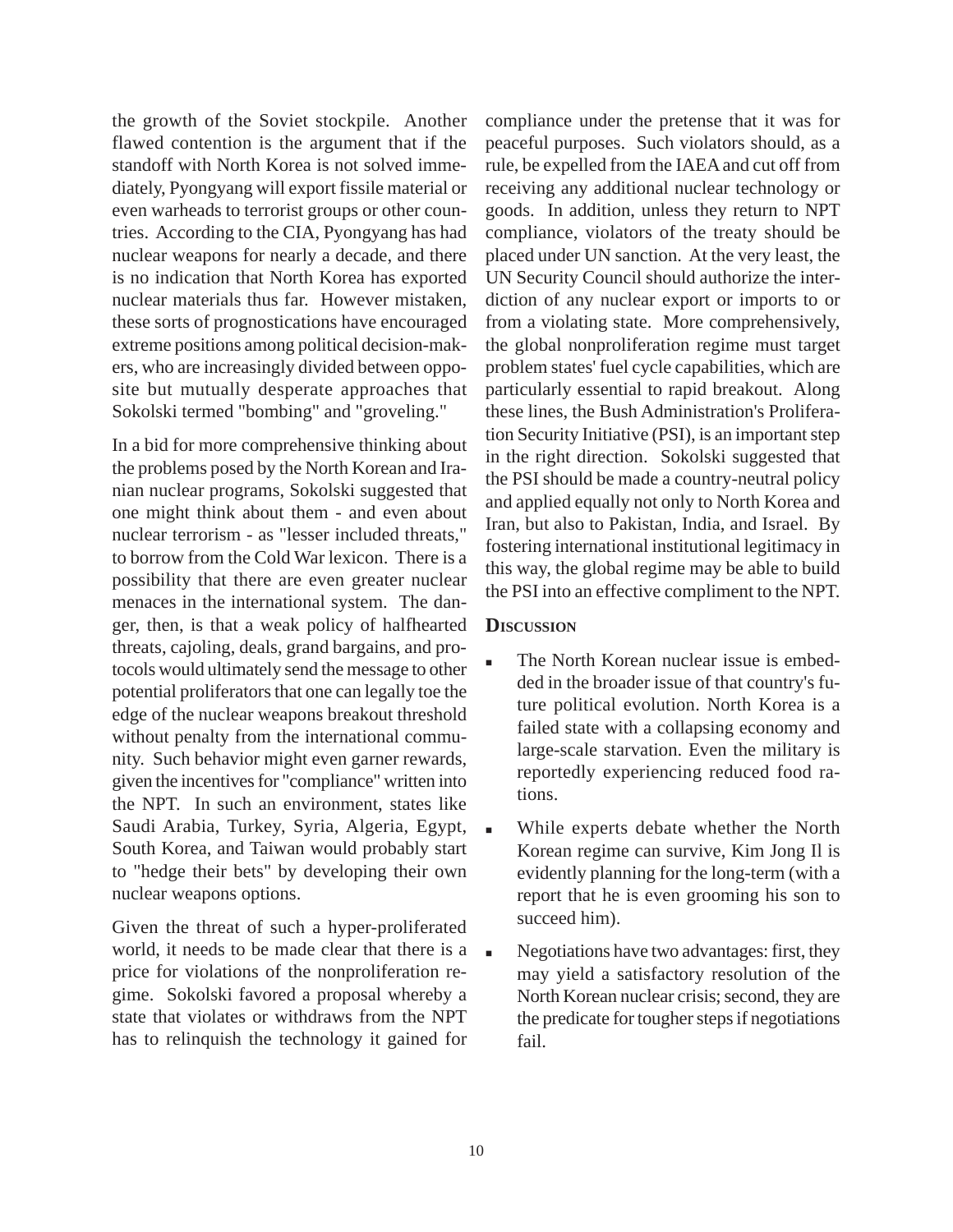## **PETER LAVOY, NAVAL POSTGRADUATE SCHOOL**

*Dr. Lavoy's views are his own and do not reflect the positions of the Naval Postgraduate School or the Department of Defense.*

The Pakistani leadership is confident in its deterrence posture. The military government has integrated nuclear, conventional, and sub-conventional military capabilities, as well as diplomatic maneuvers, into a coherent security policy that proved effective in the 2002 Indian-Pakistani standoff. Many in Pakistan believe that Islamabad deterred war and Indian aggression not only in 2002 but also in 1984, 1986-87, 1990, 1998 and 1999.

The nuclear weapons component of Pakistan's deterrence strategy is based on rough parity with India. Drawing upon David Albright's fissile material production statistics and upon conversations with Indian and Pakistani officials, Lavoy placed the median estimates of Pakistani and Indian nuclear arsenal sizes at about sixty and seventy weapons, respectively, a point of relative parity. However, Pakistan enjoys an advantage over India in missile delivery system capability, having prioritized this area of development in the wake of American sanctions and suspension of F-16 delivery. In addition to its aircraft-based delivery systems, Pakistan has six separate ballistic missile systems, all designed expressly for delivering nuclear weapons to targets in India. These missiles have ranges from 80 kilometers all the way to 2400 kilometers.

Pakistani conventional forces, which constitute 90 percent of Islamabad's deterrence posture, work in concert with nuclear weapons in the country's overall security strategy. India has an approximate advantage over Pakistan of two-toone in most conventional military categories.

Thus, if Pakistan did not have nuclear weapons, India might be able to draw out any limited conflict into a war of attrition, which India, with its greater conventional forces, would be sure to win eventually. By raising the stakes of all-out war, the Pakistani nuclear arsenal ensures that conventional military engagements remain limited, an area where the operational readiness of Pakistan's armed forces gives Islamabad certain advantages.

The asymmetrical tactics of Pakistan's sub-conventional force capabilities, from state-sponsored terrorism to proxy war, are the least well-understood facet of Pakistani deterrence strategy. Pakistan is probably involved in the ongoing violence in Kashmir, though the exact nature and scope of this involvement is a matter of considerable controversy. Indian intelligence officials accuse Islamabad of fomenting violence and insurrection in nearly every other Indian state as well, but it is difficult to assess to what extent this unrest is simply a product of India's internal social, political, and ethnic cleavages, an ambiguity that makes Islamabad's asymmetric tactics all the more effective.

Finally, though not a direct military deterrent per se, diplomacy is nonetheless an important element of Islamabad's deterrence strategy. Pakistan's military and political coordination and cooperation with the United States has encouraged Washington to keep pressure on New Delhi, which, in turn, finds itself less politically able to launch even a limited war on Pakistan.

However effective Pakistan's deterrence mechanism has become since the 1998 nuclear weapons tests, there are several problematic areas in Islamabad's long-term strategy with respect to India: Pakistan's perception of Indian objectives, its support for high-risk "defensive" confrontations, and its application of such asymmetrical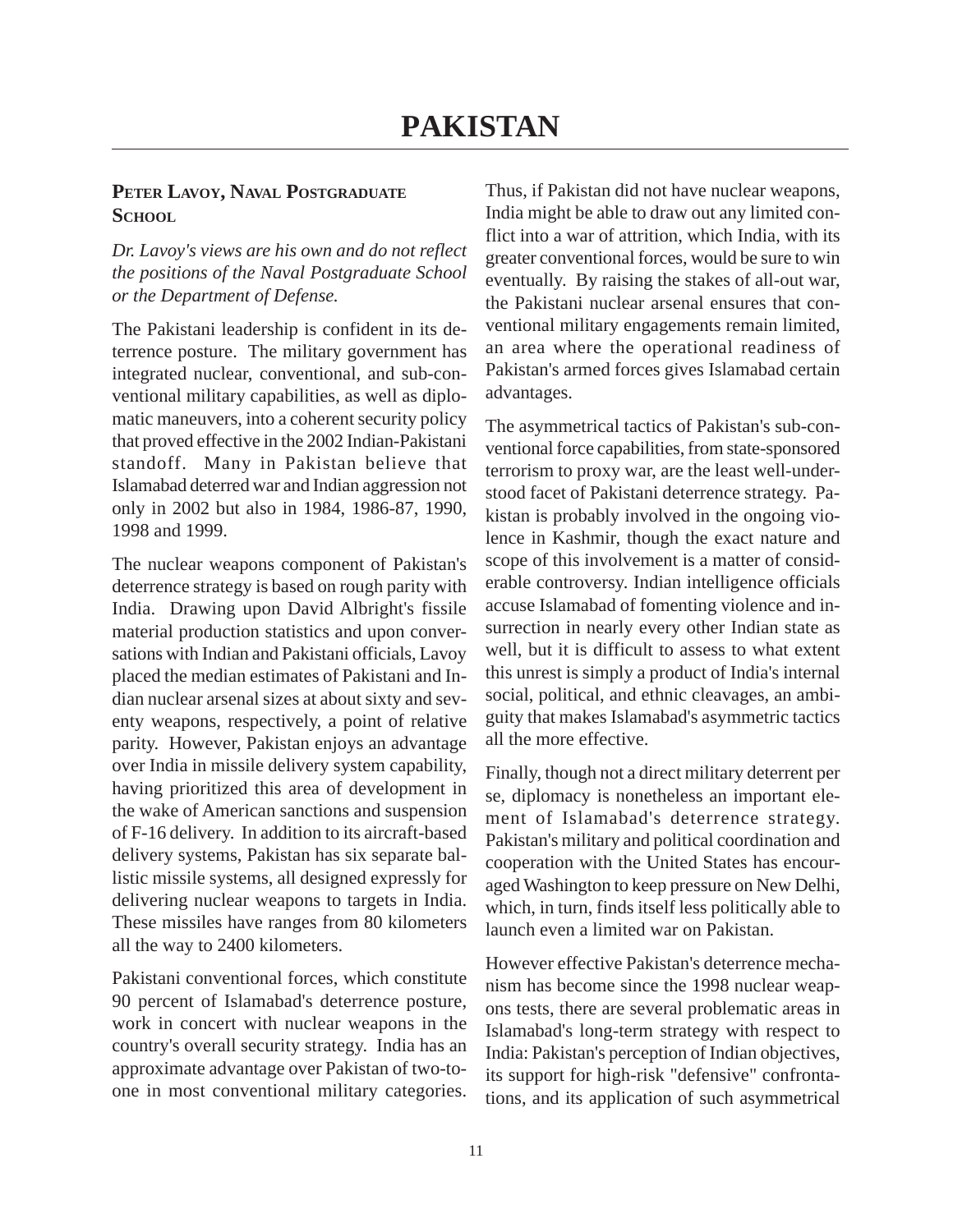measures as support for the infiltration and violent activities of anti-India extremists, support that New Delhi calls state-sponsored terrorism). First, some Pakistani officials believe that India will settle for nothing less than a weak, compliant Pakistani state along the lines of Bangladesh or Nepal. It follows that in order to survive in the long term, Islamabad must defeat, divide, or otherwise severely cripple India, a mentality that necessarily sees relations with India as a constant state of war. Secondly, as some Pakistani officials see no other course of action consistent with Pakistan's independence and its "dignity," the Pakistan army has a history of taking extremely high risks to exploit perceived Indian weaknesses, a policy exemplified by its conduct in the 1999 Kargil crisis in Kashmir. Such risk-taking is a common characteristic of weak states' policies towards larger neighbors. Finally, in accordance with this policy framework, Pakistan's has pursued, as an aspect of its deterrence mechanism, the unwise strategy of supporting violent autonomy movements in Indian-held Kashmir. This is especially problematic given the increasing polarization in India between Muslims and Hindus, the rise in attacks on Muslims in recent years, and the increasingly violent message of Indian mullahs, whose extremism is mounting despite India's traditionally moderate Muslim community. Pakistan, which lent support to the 1989 resumption of the insurrection in Kashmir, views the current ethnic, religious, and social fragmentation in India as additional strategic opportunities that might be exploited. Of course, one might counter that the Indian government has itself encouraged some tensions within India for New Delhi's own purposes, but this cannot change the fact that India will take countermeasures if New Delhi perceives a Pakistani challenge to Indian interests. This is a reality that officials in Islamabad apparently fail to grasp.

Still, it may be Pakistan's internal fragmentation that poses the greatest threat to Pakistani security. On a social level, Pakistani society is increasingly suffering growing ethnic, Shi'i-Sunni sectarian, ideological, and socio-economic cleavages in the wake of the country's economic and political difficulties. Like New Delhi, Islamabad has developed mechanisms over the years for managing the natural social divisions within its borders. However, this fragmentation may prove more destabilizing when compounded with Pakistan's present economic difficulties and the decline of its education system and social services more generally. As a result, there is a possibility, albeit a small one, of social revolution, especially if the Musharraf regime is not able to manufacture a smooth transition to democracy within a few years. Alternatively, India might exploit Pakistani social divisions by pursuing the kinds of asymmetrical tactics Pakistan is accused of employing in India. Though India has thus far refrained from making state-sponsored terrorism and proxy wars major elements of its policy towards Pakistan, there is some historical precedent for such asymmetrical tactics in Indian aid to the Bengali freedom fighters of East Pakistan. An Indian decision to revive this sort of policy would be fraught with the same risks that Pakistani sub-conventional force strategies in India face now, but India's own domestic instability may nonetheless encourage New Delhi to follow this course.

The state of civil-military relations within Pakistan may also undermine the country's security. Musharraf's military dictatorship has put the final nail in the coffin of civilian control of the armed forces. This presents a challenge to Pakistani stability in that there is no real mechanism, martial or civilian, in place for deciding President Musharraf's successor. This is especially confusing in the broader context of the reshaping of Pakistan's political elite, which is increasingly populated by religious leaders, fostering resentment among rank-and-file observant Muslims.

Finally, allegations of corruption and other problems within the military itself also put Pakistan's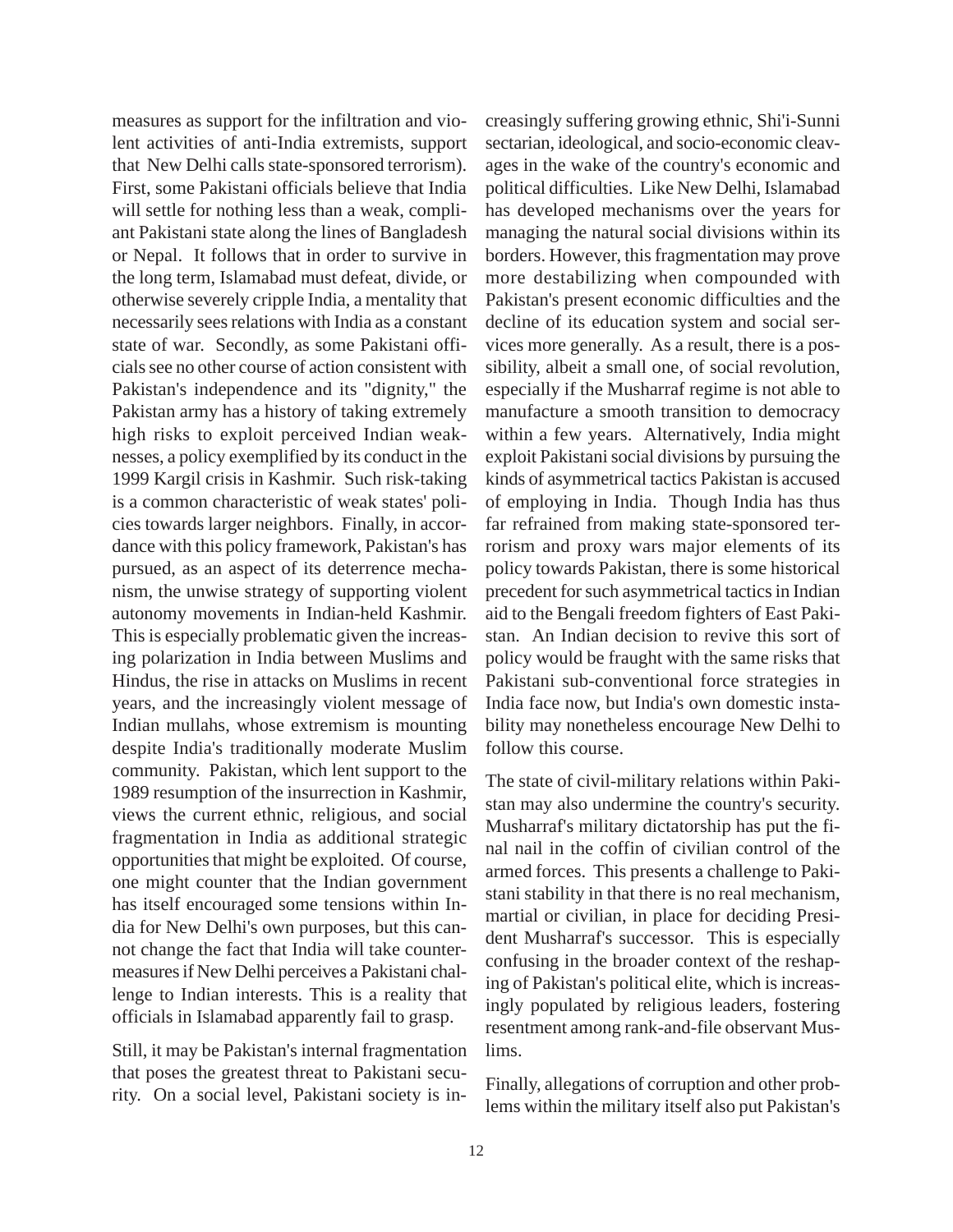security at risk. For instance, the absolute political power of the Pakistani army may have eaten away at military professionalism as current and former army officers have seized major positions in business, government, and social services. Though such officers tend to be trustworthy and efficient, their growing monopolies in the nonmilitary spheres of power continue to present distractions from the officers' principal duties military professionals. As the military draws its members from the nation it serves, the ethnic, sectarian, and socio-economic cleavages that threaten Pakistani society may also eventually weaken the armed forces, which thus far have avoided this sort of fragmentation. Finally, many high-ranking military officers, including members of the general staff, have apparently been left out of the decision-making processes on such important strategic issues as the 1999 Kargil crisis; when a decision proves strategically unsuccessful - even disastrous - it compounds the bitterness of those excluded from decision-making, further fragmenting the upper ranks of the Pakistani military. Once Musharraf is out of power and thus no longer able to hold the various sides together, there is a risk that bureaucratic infighting will damage military stability and Pakistani security

## **GEORGE PERKOVICH, CARNEGIE ENDOWMENT FOR INTERNATIONAL PEACE**

Perkovich identified three proliferation challenges posed by Pakistani nuclear capabilities. First, Pakistan might sell, distribute, or otherwise export to another state or a non-state actor the technical knowledge necessary for nuclear weapons development. This would be most likely to occur if Islamabad believed that such proliferation would pay off in technology, financing or political support that would strengthen Pakistan's hand against India.

A second Pakistani proliferation issue lies in the possibility that a conventional war with India might escalate to nuclear weapons use. While each rationalizes its nuclear arsenal on the grounds of deterring the other, neither India nor Pakistan has accepted the mutuality of nuclear deterrence. Pakistan is a non-status quo power that desires to remove Indian control over Kashmiris and does not rule out military operations to accomplish this. While India would accept the status quo in Kashmir as a formal resolution, New Delhi also insists it is not deterred from militarily punishing Pakistan for actions that India blames on Islamabad. Thus, neither state accepts that nuclear weapons foreclose the use of force in the Indo-Pak relationship.

Finally, the Pakistani state itself faces an uncertain future. If the Pakistani state were to fall into dysfunction or be compromised by major social cleavages, the state's capacity to manage its nuclear establishment with sufficient discipline, rigor and investment could be undermined. A degraded state apparatus, paired with social upheaval, would increase the risk that nuclear weapons or materials could be diverted. More likely than "loose nukes" would be scenarios under which Pakistani personnel shared their expertise in clandestine procurement, the design of equipment such as gas centrifuges, or even the design of nuclear weapons themselves.

In short, all three proliferation problems have their origins in the flawed regime in Islamabad; the Pakistani state must undergo a regime change, but one of a much different nature than the one the recent US-led intervention will have brought to Iraq. First, while it is true that the Pakistani army's obsessions with nuclear weapons and with deterring India have exacerbated the present crisis and that Musharraf, as a military dictator, has failed to implement the reforms he promised, the army must nonetheless play an important role in any future Pakistani state. The question is whether and how the Pakistani Army can contribute to reforms whereby the Army would become genuinely subsidiary to elected civil institutions and leaders. This is not something that American policymakers have considered seri-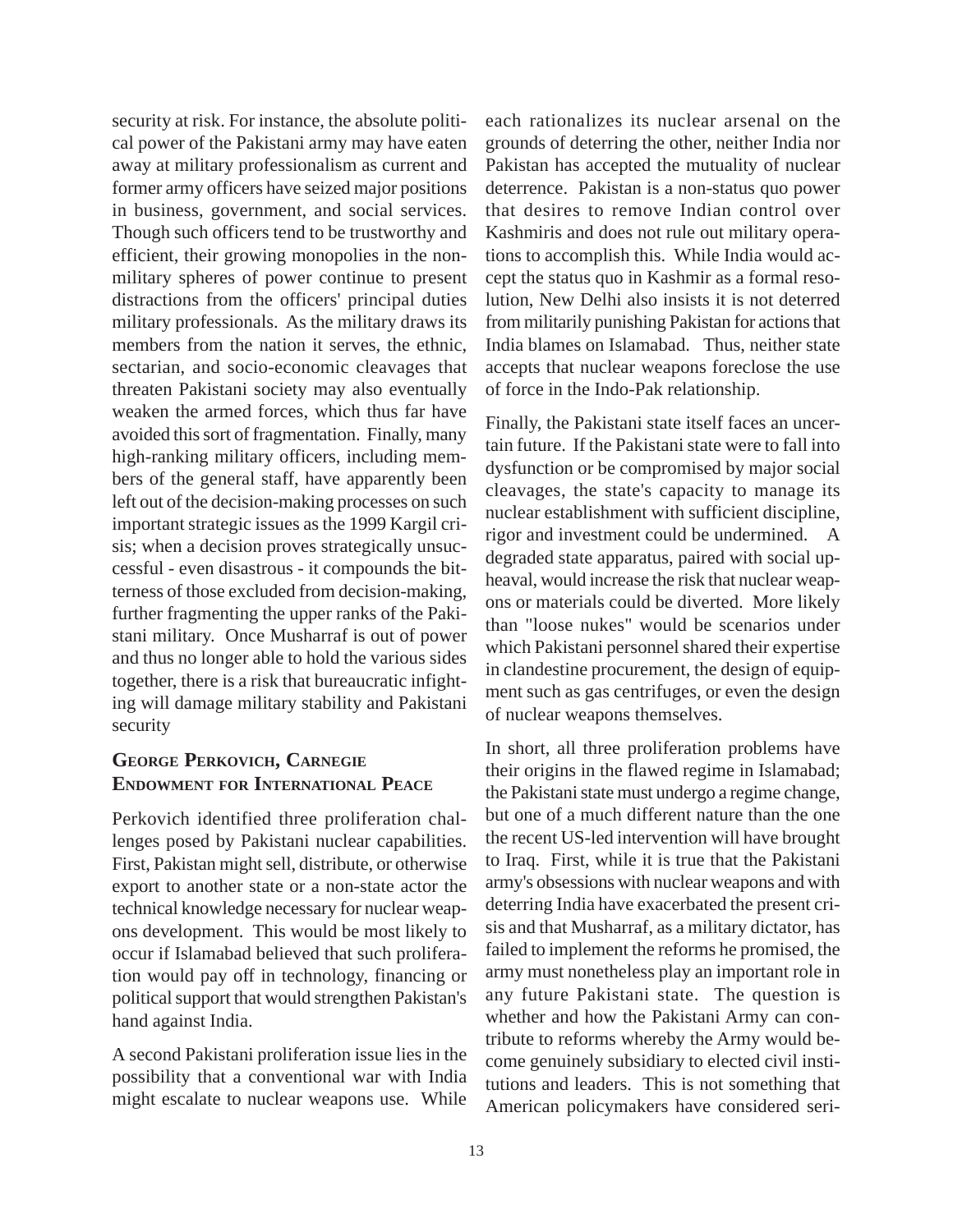ously. Secondly, the dramatically anti-Indian instincts that characterize Pakistan's strategic culture are bound up in a sense of Pakistani nationalism; in working to reform Islamabad's strategic culture, policymakers must understand that tension in India has a "ripple effect" in Islamabad. When intolerant Hindu fanatics campaign against and, in extreme cases such as the violence in Gujurat, conduct pogroms against Muslims, Pakistan's most militant groups claim vindication in their own brand of anti-Hindu extremism. The interplay between Hindu and Muslim extremism in the two countries is a growing threat.

#### **DISCUSSION**

- The United States could provide Pakistan the necessary technical assistance to improve the safety and security of the Pakistani nuclear arsenal in order to prevent theft, unauthorized nuclear use and nuclear transfer. Preventing nuclear leakage is one of the greatest legacies Musharraf could leave.
- The United States is engaged on several major issues of concern with the Pakistani government. In Pakistan, there is a belief that if Islamabad provides Washington assistance on its top priority - presently terrorism - this assistance will ease US pressure on Pakistan over other contentious issues, including that of nuclear proliferation.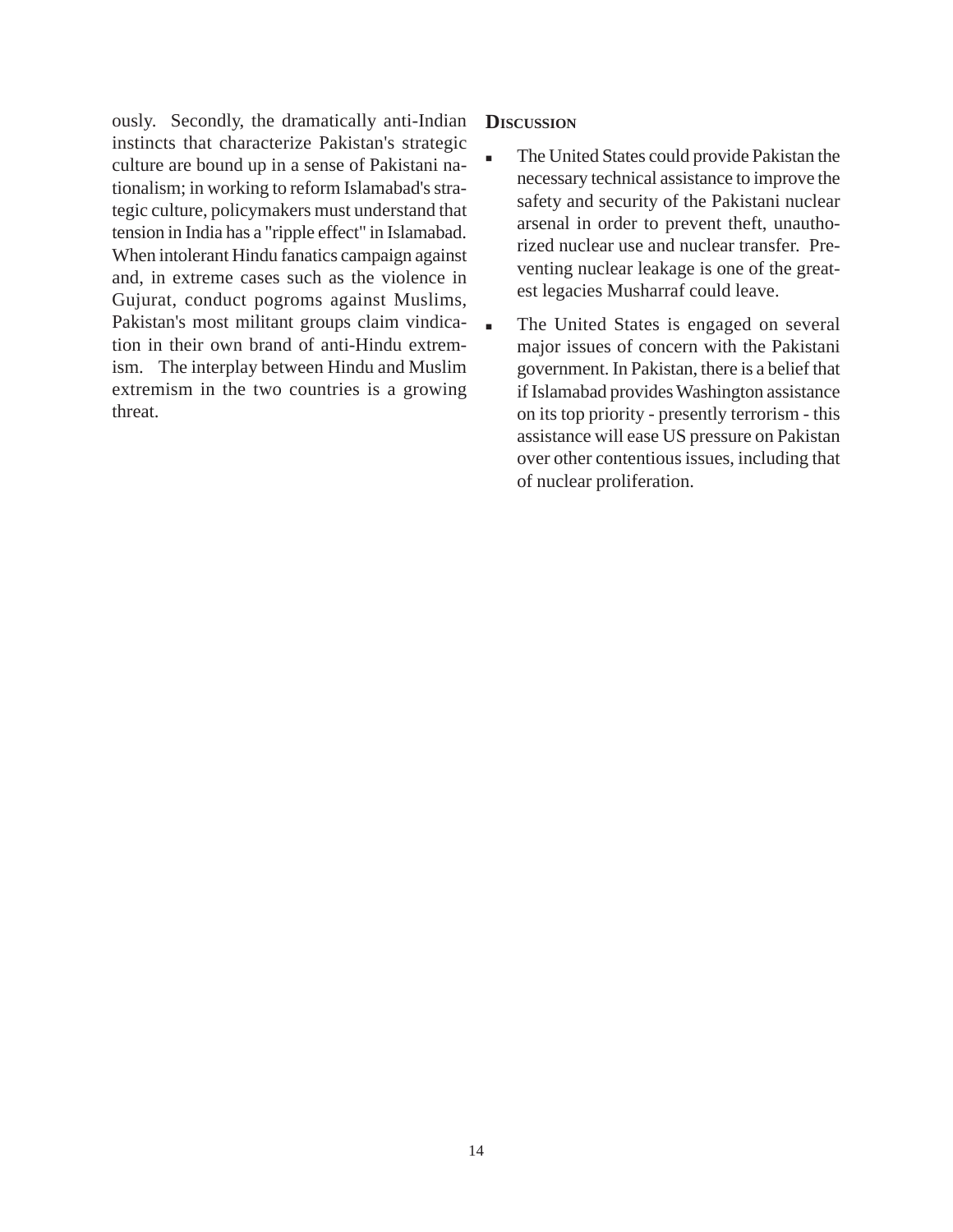# **JONATHAN B. TUCKER, MONTEREY INSTITUTE OF INTERNATIONAL STUDIES**

Tucker began his presentation by noting the failure to date of Coalition forces to find evidence of Iraq's alleged stockpiles of weapons of mass destruction (WMD), which the Bush administration used as the primary rationale for invading Iraq and removing Saddam Hussein from power. Since hidden caches of chemical or biological arms or bulk agent may yet be discovered, the jury is still out on the status of Iraq's pre-war WMD programs, but it is increasingly unlikely that they posed an "imminent" threat. Regardless of the final outcome of the weapons hunt, Tucker argued that one can draw useful lessons from Iraq's past behavior as a determined proliferator and the international efforts to contain its WMD programs.

Before the recent war, intelligence assessments that Iraq retained large stockpiles of chemical and biological weapons were based on circumstantial evidence rather than on hard data, Tucker said. US intelligence agencies suffered from a lack of human sources within Iraq, a weakness compounded by the withdrawal of United Nations Special Commission (UNSCOM) inspectors in December 1998. Accordingly, the US intelligence community based its estimates of Iraqi WMD production during the 1998-2002 period on extrapolations from UNSCOM data, defector reports of uncertain reliability, and evidence that Iraq was importing dual-use equipment and materials and rebuilding commercial facilities, such as chemical and vaccine plants, that had been used in the past for illicit weapons production.

US intelligence analysts also doubted the Iraqi government's claim that it had unilaterally eliminated its stocks of anthrax and VX nerve agent after the 1991 Gulf War, particularly given

Baghdad's refusal to provide documentary or physical evidence to back up this assertion. Accordingly, it was assumed that all prohibited weapons whose destruction UNSCOM could not verify remained in Iraq's arsenal-a questionable assumption, but one that Bush administration policymakers favored because it supported their case for war. After Iraq finally admitted weapons inspectors in late 2002 from UNSCOM's successor, the United Nations Monitoring, Verification and Inspection Commission (UNMOVIC), US intelligence agencies intercepted Iraqi communications that suggested the dispersal and concealment of WMD in defiance of the inspection regime. Finally, during the war itself, Coalition forces discovered caches of Iraqi chemical protective suits and auto-injectors for administering nerve agent antidotes, indicating that the Iraqi military was prepared for offensive chemical warfare operations. Yet this conclusion was at odds with the failure of postwar occupation forces to find any deployed chemical weapons.

The mystery surrounding Iraq's pre-war WMD capabilities will probably be resolved only through in-depth interviews with former Iraqi weapons scientists, Tucker said. To date, however, Iraqi weapons scientists who have been taken into Coalition custody have been treated harshly and held incommunicado. Fearing legal prosecution for war crimes or retribution from Saddam Hussein loyalists, they have been reluctant to speak freely. Full cooperation and reliable testimony from Iraqi weapons scientists will be forthcoming only if they are guaranteed physical security and granted immunity from prosecution.

Given the current lack of conclusive intelligence, Tucker identified four competing hypotheses about the fate of Iraq's WMD. The first hypothesis is that Saddam Hussein was telling the truth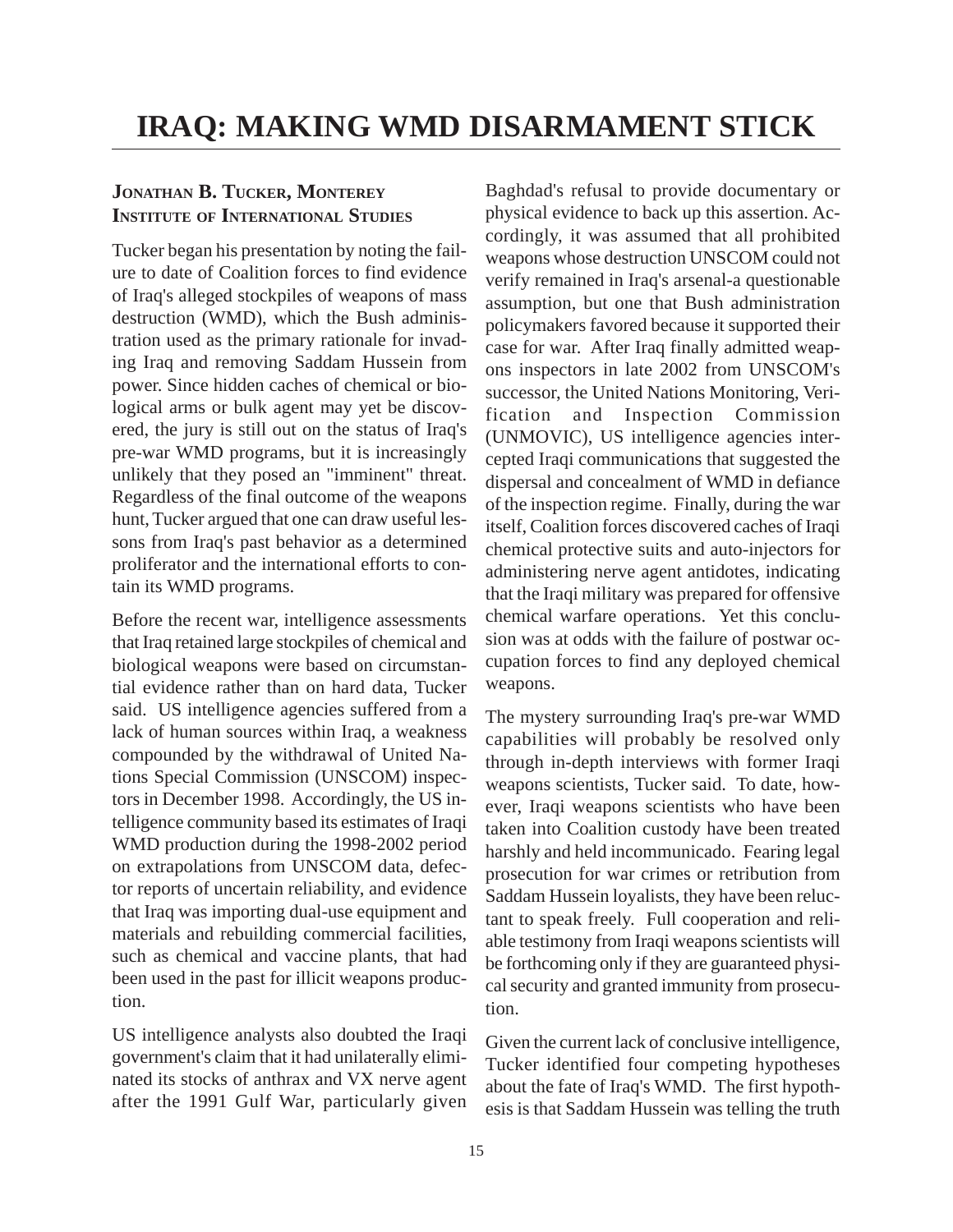when he said that Iraq had unilaterally eliminated all its WMD programs after the 1991 Gulf War. This explanation seems unlikely, however, given Saddam's dogged refusal to cooperate fully with UN inspectors despite the cost of years of crippling international sanctions. Unilateral disarmament would also be inconsistent with Saddam's worldview, which saw possession of WMD as a vital tool for achieving his strategic ambitions as leader of the Arab world and the dominant power in the Persian Gulf. Saddam also viewed non-conventional arms as the guarantor of his own political survival, and he did not hesitate to use chemical weapons to suppress the Kurdish uprising in 1988.

The second hypothesis is that Iraq retained a "strategic reserve" of WMD, as the Bush administration claimed, but did not employ it during the war. Caches of chemical and biological weapons or bulk agent may have been buried at unmarked sites in the Iraqi desert or hidden at other remote locations to avoid discovery by UN inspectors. Because the inspectors left the country shortly before the war began, the Iraqi regime may not have had time to recover its concealed weapons (particularly if they were in the form of bulk agent) and employ them against Coalition forces. It seems unlikely, however, that during the ten days that Coalition forces took to fight their way from Kuwait to Baghdad, Iraq could not have retrieved weaponized stockpiles under such a scenario.

A related possibility is that hidden WMD stocks existed but the Iraqi government made a deliberate decision not to use them. Saddam may have calculated that restraint would serve him well politically and that any use of WMD against Coalition forces would expose his earlier disarmament claim as an outright lie, costing him support among the Iraqi public and the broader Arab world. Resort to non-conventional weapons would also have alienated France and Russia, Iraq's key supporters on the UN Security Council and ruled out any possibility, however unlikely, of a negotiated settlement to the war that would leave Saddam in power. The threat of severe American or Israeli retaliation also provided a strong deterrent to Iraqi WMD use.

From a strictly military standpoint, Saddam may have concluded that escalation to non-conventional warfare would not affect the outcome of the conflict. The grounding of the Iraqi air force early in the war eliminated the most effective means of delivery for chemical and biological agents, and Coalition forces were well equipped with gas masks, suits, antidotes, and other defenses against such weapons. Biological agents could not be employed for defensive purposes because of their relatively long incubation periods compared with the rapid pace of the Coalition offensive. Similarly, the use of persistent chemical weapons, such as mustard gas or VX nerve agent, would have slowed but not halted the Coalition advance. It is possible, however, that Saddam considered using chemical and/or biological weapons as a last resort but hesitated until it was too late. Once the Coalition's special forces operations and intense bombing campaign had disrupted Iraq's military communications and command-and-control, effective Iraqi use of WMD became impossible.

The third hypothesis is that Iraq had a hidden WMD arsenal that, shortly before the war, was secretly transferred to a sympathetic country such as Syria or Syrian-controlled Lebanon. Tucker argued that this scenario was unlikely for two reasons. By harboring Iraqi weapons, the Syrian government would be risking a grave military confrontation with the United States, with no clear offsetting benefit. Moreover, the large caravan of trucks needed to transport a militarily significant stockpile of chemical weapons (i.e., hundreds of tons) would almost certainly have been detected by U.S. reconnaissance satellites.

The fourth hypothesis is that Iraq eliminated its existing WMD stockpiles and replaced them with a breakout capability to produce chemical and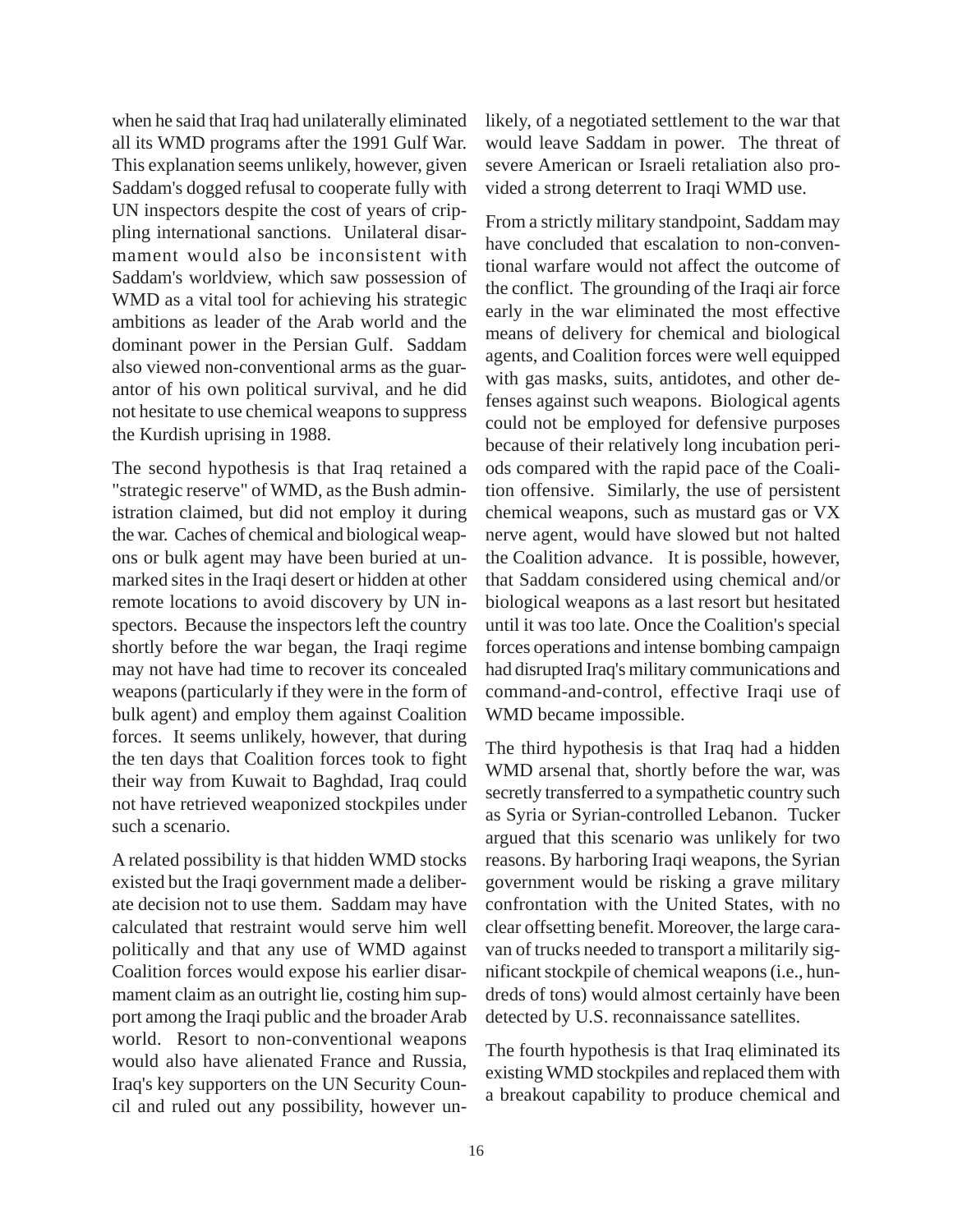biological weapons on fairly short notice. This explanation sidesteps many of the weaknesses of the full disarmament hypothesis. Retaining a breakout capability would be consistent with the testimony of Iraqi General Hussein Kamal, the mastermind of Iraq's WMD programs, who defected to Jordan in August 1995. During an interview in Amman with UNSCOM executive director Rolf Ekeus, Kamal asserted that Iraq had destroyed its stocks of chemical and biological weapons but preserved seed cultures of biowarfare agents and precursor materials for chemical weapons, as well as recipes, computer files, and blueprints, to facilitate the swift reconstitution of its chemical and biological arsenals once UN sanctions were lifted. In the event of a crisis or imminent war, Iraq would have been able to produce a militarily significant stockpile within about a month's time. Such a rapid breakout strategy would also be consistent with Iraq's efforts after 1991 to preserve its WMD design teams, conduct additional research and development, and import equipment that could be used either for peaceful industry or for weapons production.

From a technical standpoint, Tucker said, a rapid CBW breakout capability would minimize the operational problems associated with Iraq's crude preparations of biological agents (anthrax and botulinum toxin) and chemical nerve agents (sarin, cyclosarin, and VX). Because Iraqi scientists could not produce chemical or biological agents in highly pure or stabilized form, the weapons tended to deteriorate rapidly and had a shelflife of only several weeks or months. Accordingly, any stocks of anthrax slurry or nerve agent left over from the 1991 period would have lost all military utility. Iraq's nerve agents also contained acidic impurities that were highly corrosive and caused stored munitions to leak, posing serious hazards and logistical problems. Given these drawbacks, Iraq may have decided to produce chemical and biological weapons on a "just in time" basis to meet immediate combat requirements, rather than stockpiling them for long periods. Another advantage of maintaining a breakout potential while eliminating active stocks of chemical and biological agents is that it enabled Saddam to frustrate the efforts of UN weapons inspectors, while appearing to be in compliance with Security Council resolutions and undermining the US case for war.

Tucker noted that the four contending hypotheses are not, of course, mutually exclusive. It is possible that in addition to breakout capability, Iraq maintained a small strategic reserve of bulk or weaponized chemical or biological agents. A final judgment on this point will have to await the findings of the Iraq Survey Group, which is currently conducting an in-depth investigation of Iraq's pre-war WMD programs. With respect to Saddam's nuclear program, however, the Bush administration's pre-war assessment was almost certainly exaggerated. It is true that an Iraqi nuclear scientist revealed after the war that he had been ordered to bury key components of a gas centrifuge (a device used for uranium enrichment) in his rose garden in April 1991, with the declared intent of rebuilding the nuclear program at a future date. Nevertheless, a rapid-breakout strategy would not be feasible in the nuclear area because production of atomic weapons requires large quantities of plutonium or highly enriched uranium (HEU). Using gas-centrifuge technology to refine enough HEU to make one or more bombs would require the construction and operation of hundreds of centrifuges over a period of many months or years.

Whatever the fate of Iraq's WMD turns out to be, Saddam Hussein was the archetype of a "determined proliferator" for whom the incentives to develop WMD outweighed the disincentives. Iraq's non-conventional weapons programs were driven both by real security concerns, such as the need to deter attack from Iran and Israel, and Saddam's personal ambitions, which included the pursuit of regional hegemony and the desire to bolster his domestic standing and ensure the survival of the regime. In general, Saddam took the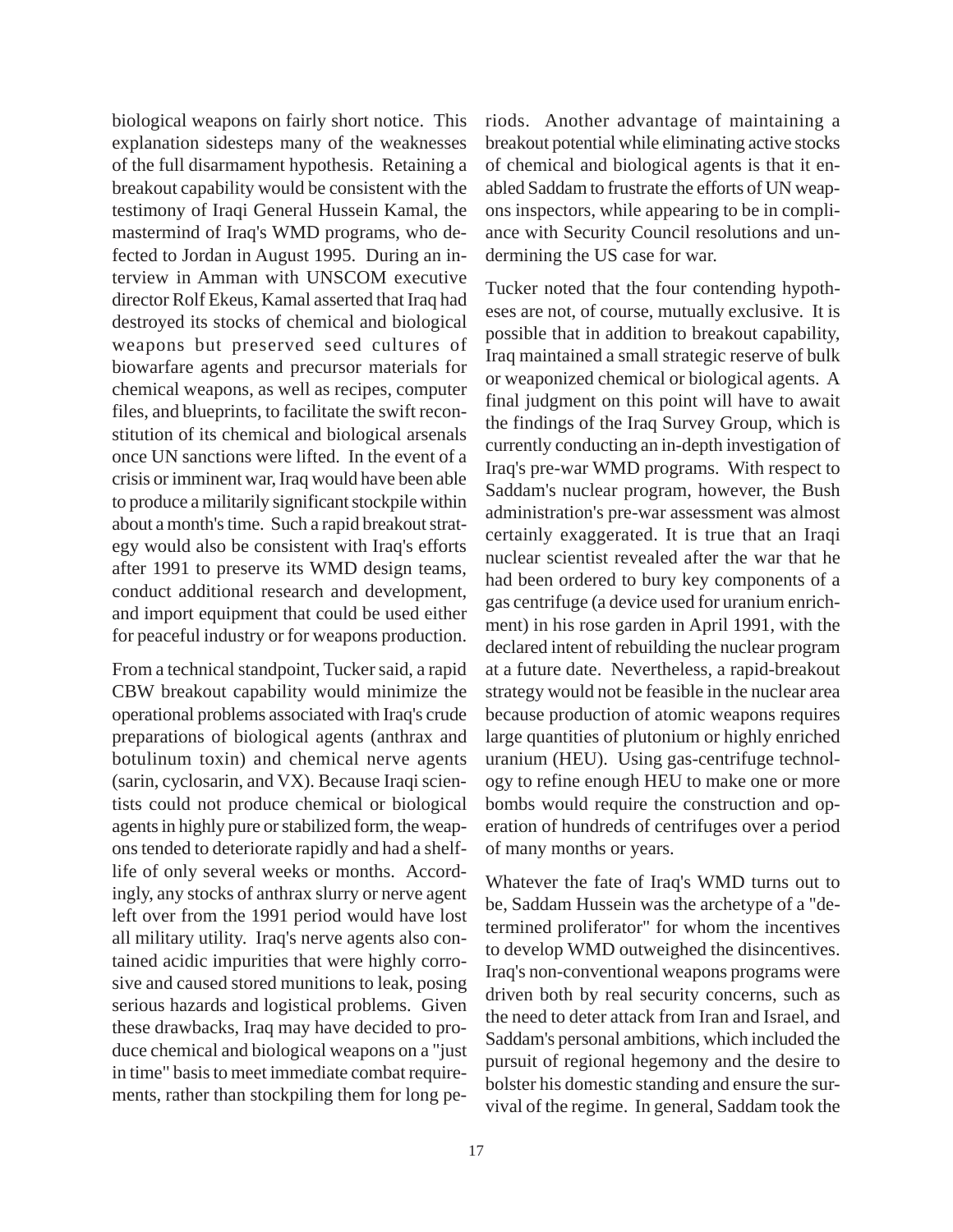long view and valued his own survival above all other objectives. For this reason, he discounted the enormous costs to the Iraqi people of retaining his prohibited WMD programs in defiance of the international community, resulting in twelve years of harsh economic sanctions and two wars.

Tucker drew some policy lessons from Iraq's elaborate measures to conceal its WMD capabilities from UN inspectors and the outside world. First, Iraq's weapons programs were highly compartmentalized, so that only the most senior Iraqi officials had broad knowledge of the entire effort and most scientists knew only about their own specialized area of expertise. This system aimed to prevent WMD programs from being compromised by defections or penetration by foreign intelligence services. In addition, the Iraqi regime established a massive concealment apparatus involving thousands of individuals from the General Intelligence Service, the Military Industrial Commission, and the two security services directly responsible for protecting the regime: the Special Security Organization and the Special Republican Guard.

Iraqi concealment operations involved moving WMD and related equipment from place to place, one step ahead of UN inspectors, as David Kay's nuclear inspection team discovered in June 1991 when they found themselves chasing trucks carrying giant magnets employed for uranium enrichment. Iraq dispersed and duplicated elements of its WMD programs, devised numerous code names that were frequently changed, and moved key items of equipment under the cover of darkness. The Iraqi security services also kept UN inspectors under intensive surveillance in an effort to determine the targets of "surprise" inspections in advance. Even as the Iraqi regime concealed key WMD components and equipment, it made calculated concessions by unilaterally destroying nonessential or outdated materials and equipment, or surrendering them to the UN inspectors. Whenever the inspectors confronted Iraqi officials with hard evidence of gaps or inaccuracies in their "full, final, and complete" declarations, the Iraqis simply acknowledged the errors and issued a revised declaration, admitting only what was absolutely necessary-a strategy that came to be known as "cheat and retreat."

Iraq's concealment effort also utilized sophisticated methods of deception and denial. Deception techniques were intended to make WMD programs appear to be legitimate industrial activities, while denial techniques sought to conceal the very existence of illicit production though camouflage, electronic emission control, and personnel or communications security. For example, Iraq buried high-voltage power lines and removed security fences from its uranium enrichment plant to minimize telltale "signatures" of suspicious activity that could show up in satellite images. Iraq's concealment strategies also involved cutting corners on safety and environmental protection, such as eliminating specialized biocontainment systems (e.g., roof ventilators and air filters) that might indicate production of biological warfare agents.

Most of Iraq's pre-1991 chemical and biological weapons production took place in dual-use industrial plants that did not require elaborate concealment measures, Tucker explained. These facilities were ostensibly designed to manufacture legitimate products, such as pesticides, fertilizers, animal feed supplement, and vaccines, but they were secretly diverted to the production of warfare agents. Moreover, Iraq's chemical and biological agents were loaded into standard munitions such as 122mm rockets, artillery shells, and 500-pound aerial bombs. Given the worldwide availability of dual-capable industrial plants and the fact that developing countries have a legitimate need to manufacture vaccines and agricultural chemicals, a determined proliferator can always retain a breakout capability to produce chemical or biological agents on demand. In addition, technologies that can support deception and denial operations (such as pollution controls,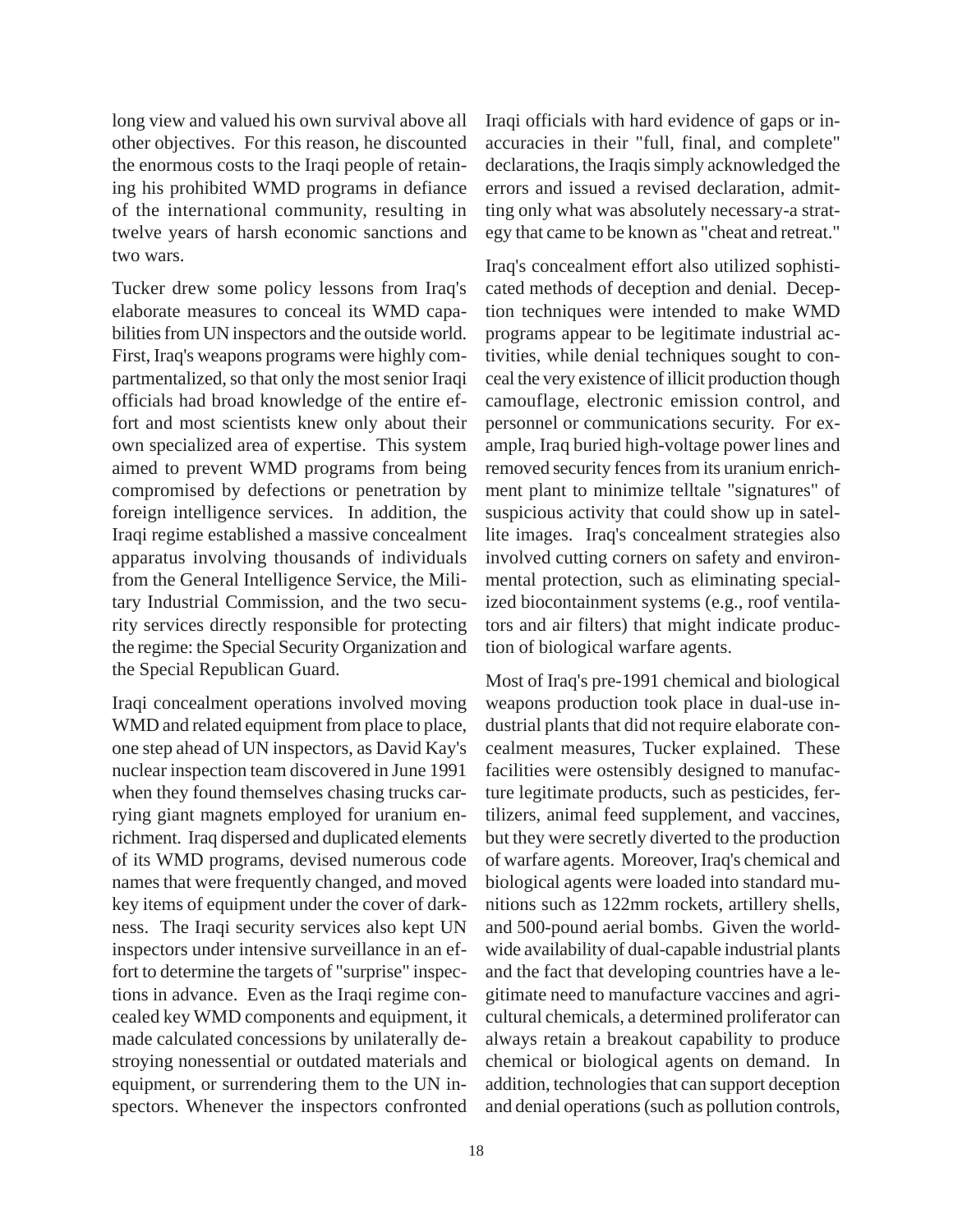encrypted communications, and self-sterilizing fementers) are spreading rapidly and are bound to fall into the hands of aspiring proliferators.

Tucker suggested that despite the removal of Saddam Hussein, the recent US-led war has not fully eliminated the risk of WMD proliferation in Iraq. He identified several short-term threats that Coalition forces must address if their nonproliferation efforts are to be successful. First, the physical remnants of Iraq's WMD programs must be eliminated by finding and securing pathogen collections, feedstocks for chemical weapons, and radiological and fissile materials. Second, it is important to monitor dual-use industrial facilities in Iraq that could be converted fairly readily to WMD production. An ironic lesson of the Iraq War is that intrusive UN inspections proved to be quite effective at containing Iraq's WMD programs. Accordingly, UNMOVIC inspectors should be invited back into Iraq to monitor Iraq's dual-use plants on an ongoing basis, as authorized under UN Security Council Resolution 715 (1993) and subsequent resolutions. Such monitoring would have to continue until Iraq's transition to democracy is complete and the new government has demonstrated a clear commitment to the nonproliferation regime. Tucker projected a timeframe of about five years until UN monitoring could be lifted.

The Coalition must also attend to the intellectual legacy of Iraq's WMD program by securing technical documentation and preventing the recruitment by regional proliferators or terrorist networks of any of the roughly 3,000 Iraqi scientists and technicians who were formerly engaged in WMD development and production. International research grants for peaceful science and technology research in Baghdad would provide temporary employment for the former weapons scientists and help to prevent defections motivated by financial desperation.

Finally, American policymakers must address Iraq's legitimate security concerns in the context of its regional security environment. Several nearby countries, including Iran, Israel, Syria, Egypt, and Saudi Arabia, are believed to possess chemical and/or biological warfare capabilities, and Israel has an undeclared nuclear arsenal. If Iraq's security concerns are ignored, they could spur a future government in Baghdad to reacquire WMD in the name of self-defense. An American security guarantee for Iraq would be a good start toward reducing such proliferation incentives. Tucker argued, however, that the United States must ultimately address Iraq's WMD-rich neighborhood and promote regional approaches to nuclear, chemical, and biological disarmament in the Middle East.

# **TIM TREVAN, FORMER UNSCOM WEAPONS INSPECTOR**

Expressing general agreement with Tucker's assessment, Trevan argued that to effect a real, lasting WMD disarmament in Iraq, coalition forces will have to address both the means and the motives underlying the Iraqi proliferation efforts. The international nonproliferation regime will have to eliminate Iraq's capacity to produce WMD, both in material and in human-technical terms, at the same time that it works to address the regional security concerns that would spur a new Iraqi regime to recommence a WMD program in the first place.

To curtail Iraq's means of proliferation, coalition forces must track down what WMD materiel presently exists in the country, enlisting former Iraqi weapons scientists to aid in the search, and must begin an aggressive monitoring system to detect future attempts at proliferation. Still, Trevan identified significant obstacles to the WMD recovery efforts. Trevan suggested that before the outbreak of the war, Iraqi WMD could have existed in bulk agent format rather than as filled ammunitions. Bulk agents would have been easier to hide, as they could be stored in tanker trucks and driven around the country ahead of inspectors, then easily buried in the desert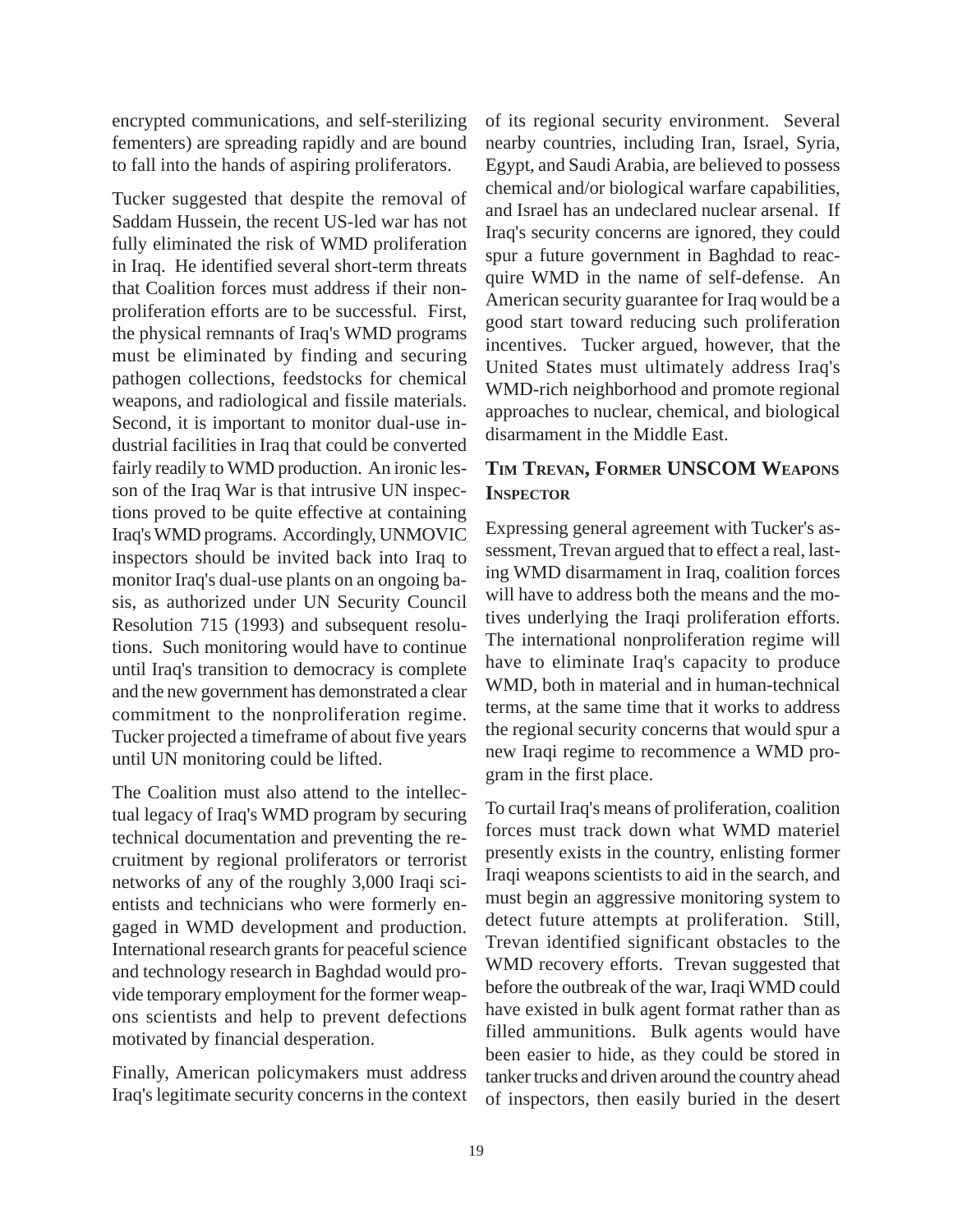when desired, making them very difficult to locate. Once formed into filled munitions, on the other hand, WMD take up a far greater volume and are thus much more difficult to move or conceal. WMD recovery efforts may also face obstruction from the compartmentalization of the Iraqi program. Iraqi weapons scientists may be able to tell the international nonproliferation regime exactly what was achieved in terms of WMD research and development - and even what weapons were produced and in what quantity but it is unlikely that the scientists have much knowledge about weapons concealment operations, which were probably handled by Iraqi security officers. As low-level personnel involved in the task may have been executed for security reasons, coalition forces will need high-level security officers with a more comprehensive view of the program to complement any specific technical intelligence supplied by former Iraqi weapons scientists; scientists will know what to find, but only former security personnel will know where to find it.

The comprehensive archives that Saddam's regime allegedly maintained on its weapons program may also prove be a valuable source of the intelligence needed to effect full WMD disarmament. Though Iraq frequently claimed that documents had been destroyed, Saddam's Iraq readily provided copious WMD documentation whenever it was in its interest to do so. It is quite possible that the archives were destroyed over the course of the war, but if they still do exist, they are most likely wide-ranging and well organized.

In terms of Iraq's human-technical means of proliferation, Trevan stressed the importance of controlling the activities of Iraq's former scientists, presenting subsidized research employment of those scientists as one promising way of preventing their defection for purely financial reasons. Still, as there are non-financial reasons for defection, Trevan suggested a scientist-monitoring regime that would account for the scientists' activities and affiliations.

Some of the proliferation motives of the Saddam regime have already been addressed by the very fact of Saddam's removal from power. Such personal factors as Saddam's desire for power and his desire for a historical legacy as the leader who united the Arab world against Israel and the West were significant forces behind Iraq's WMD programs. These factors were indeed unique to Saddam's regime. Still, regional security concerns and other regime-nonspecific factors might drive a future Iraqi regime to seek WMD; the proliferation of other states in the region "sets up a regional prisoners' dilemma for any country faced with the question of acquiring WMD." Hedging against the risk of WMD threats from its neighbors, in other words, a future Iraqi regime might decide to develop WMD even as it recognizes that the best-case scenario would be a region free of WMD entirely. The key, then, is to somehow change the decision-making process, to take measures to force would-be proliferators out of the "prisoners' dilemma" mindset. Such measures might include aiding in the buildup of conventional forces, framing a regional security arrangement, providing US security guarantees, and other carrot-and-stick frameworks of offered incentives and threatened sanctions.

Inspections, Trevan stressed, are ineffective in stemming the tide of WMD proliferation. The UNSCOM inspections in Iraq were the most powerful conceivable - save the inclusion of a military component, which would only exacerbate matters by legitimizing the use of force on the proliferator's side - and even those inspections could not prevent Iraqi acquisition of the means of proliferation. This leaves proliferators' motives, but even here, little can be done about the complex regional security environment that frequently stimulates would-be proliferators. Regime-change can address regime-specific, personal factors, but such a policy is largely powerless when it comes to broader systemic factors. Iraq must consider the varying degrees of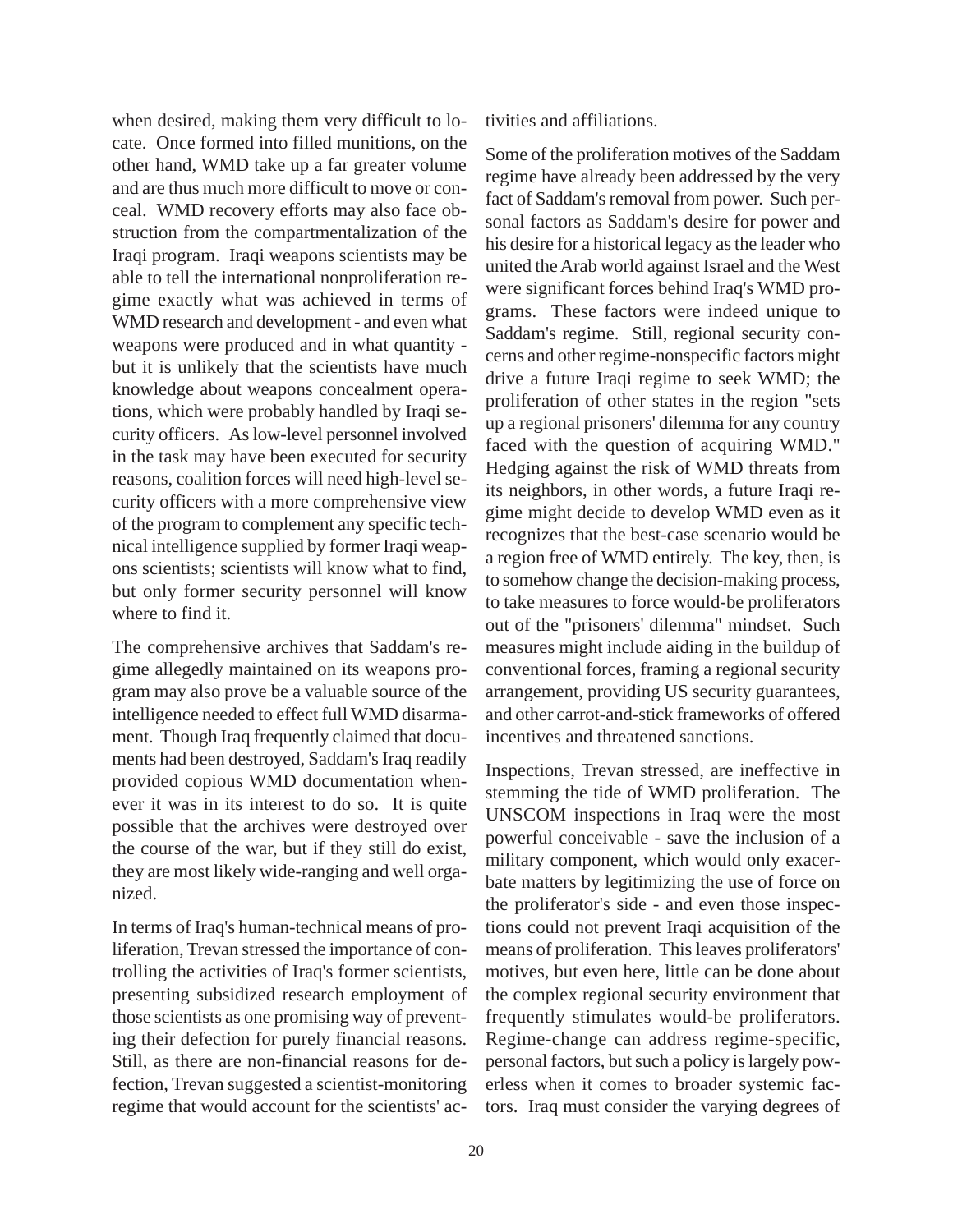threat posed by Egypt, Saudi Arabia, Israel, Turkey, Iran, and Syria. Iran, however, must also consider Russia and Pakistan; Pakistan adds China and India, China adds North Korea and Taiwan, and North Korea adds South Korea and Japan to the equation. While China's standout power and consistency may offer some sort of key to the solution, the result nonetheless remains an immensely complex set of interlocking security environments that would be extremely difficult to alter in any meaningful way. With the outlook grim on altering the means or motives of proliferation, Trevan proposed that policymakers start considering long-term objectives that seek not the unlikely outcome of a nonproliferated word, but rather effective security strategies for coping with the highly proliferated world that seems likely to arise.

#### **DISCUSSION**

- The nonproliferation regime cannot prevent determined proliferators from acquiring proscribed unconventional capabilities. Onsite inspections, as demonstrated by the UNSCOM experience in the 1990s, can be an effective nonproliferation tool, but their utility should not be oversold. Effective inspections require, most notably, good intelligence and cooperation by the target state.
- The UNSCOM inspections probably led the Saddam Hussein regime to retain a rapid breakout capability instead of large stocks of weaponized agents.
- In the post-war period, the discovery of residual weapons and this breakout capability will rely on information from former Iraqi scientists. The United States is sending a mixed message to these scientists - on the one hand soliciting their knowledge of the Iraqi program, while, on the other, intimidating them with threats even if they cooperate.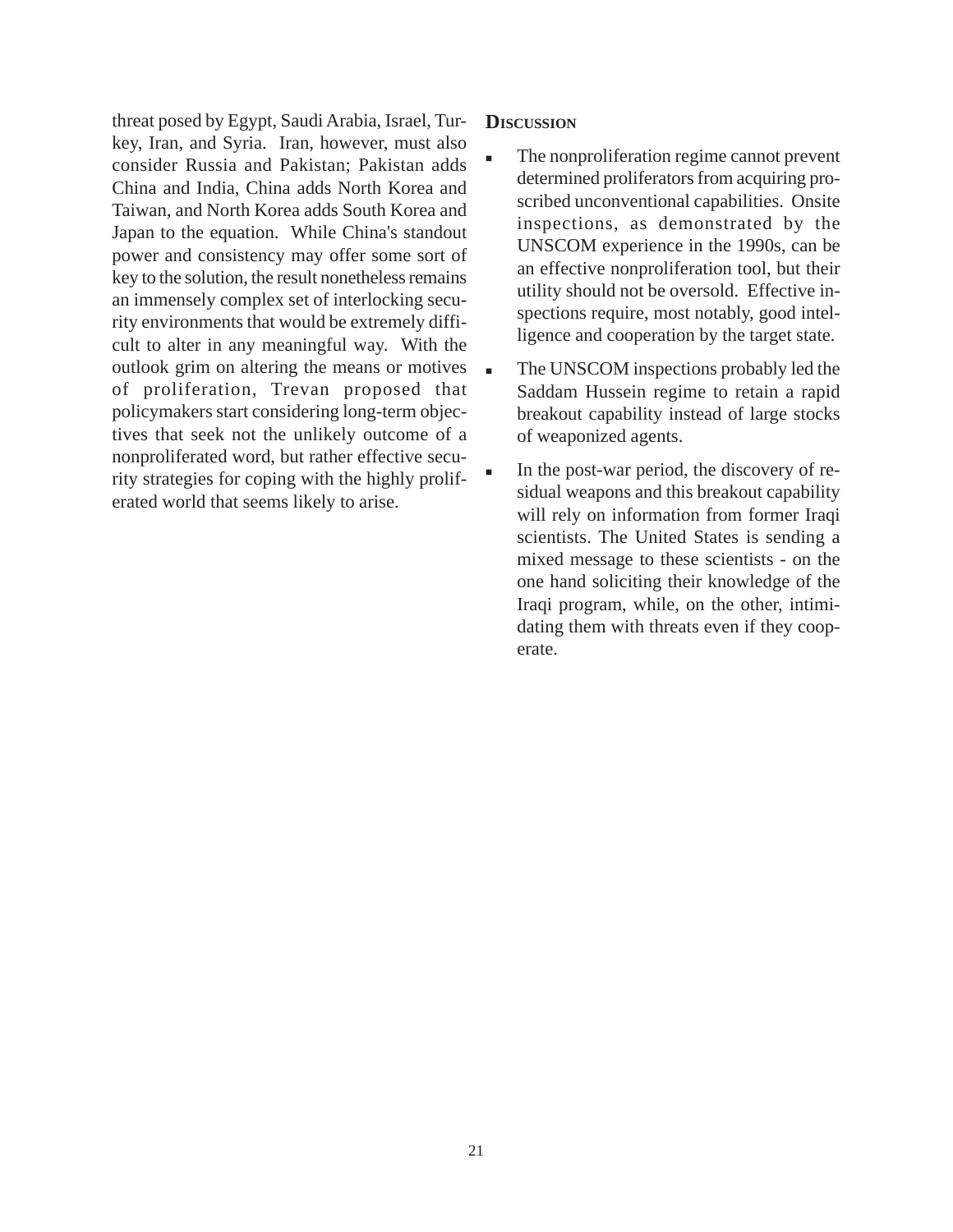# **THE GLOBAL NONPROLIFERATION REGIME: CAN IT DEAL WITH THE HARD CASES?**

## **JOSEPH PILAT, LOS ALAMOS NATIONAL LABORATORY**

*Dr. Pilat's views are his own and do not reflect the positions of the Los Alamos National Laboratory, the National Nuclear Security Administration, or the Department of Energy.*

Pilat noted that there was some cause for optimism about the prospects of the global nuclear nonproliferation regime as recently as 1997 and early 1998. At that time, the emergence of four nuclear powers from the Soviet collapse had been averted; there were unprecedented levels of cooperation between Western nuclear powers and former Soviet states; Argentina, Brazil, and South Africa had scrapped their nuclear weapons programs; the NPT had been extended indefinitely in 1995; the Additional Protocol offered a solution to the IAEA safeguard loopholes that had been exposed by the Iraqi nuclear program's successes in the early 1990s; and the Comprehensive Test Ban Treaty was finally concluded.

Around the time of the 1998 nuclear tests in India and Pakistan, however, concerns began to mount about the "hard cases" of proliferation in South Asia, Saddam's Iraq, North Korea, and Iran, and the September 11 attacks highlighted the growing threat of nuclear and radiological terrorism. Increased technology diffusion, difficulties with export controls, and "virtual proliferation" hedging strategies, in which states built a rapid NPT breakout capability without actually crossing the nuclear threshold, all further threaten the nonproliferation regime. There are also growing concerns, especially in the traditional nonproliferation and arms control communities, about the effects of American "rogue state" policies.

Still, the international nonproliferation regime's recent failures have been no more decisive than its successes a few years before. Indeed, the past dozen years have seen many efforts to resolve nonproliferation problems by external means, efforts that, by sidestepping the exposed flaws in the international nonproliferation regime, made the regime seem increasingly ineffective and unnecessary. The threat of four nuclear weapons states arising from the Soviet collapse, for instance, was met not by existing capabilities of the nonproliferation regime, but by such external approaches as cooperative threat reduction, lab-to-lab collaboration, and the concept of the international science center. In effect, the Clinton administration's counter-proliferation initiatives and the second Bush administration's preemption doctrine were and are simply attempts, in this tradition, to attain new nonproliferation tools to make up for the shortcomings of the global nonproliferation regime. This was what the Agreed Framework with North Korea largely attempted to do in 1994. In this context, Pilat noted the European foreign policy establishment's reactions to the Agreed Framework; Europe's reactions were initially very negative, predicting the demise of the NPT and multilateral nonproliferation efforts in general, but later developed into a greater acceptance of what the Agreed Framework could offer "at least at the margins of the regime."

While the impression at the time of the Agreed Framework that the regime was becoming increasingly irrelevant may have been exaggerated, the regime continues to face challenges on many fronts. The NPT has been unable to deal with the Indian and Pakistani nuclear weapons tests. The regime was unable to prevent North Korea's withdrawal from the NPT, calling to mind the massive withdrawal forecasts of the 1995 and 2000 NPR Review Conferences. The present concerns about Iranian proliferation highlight the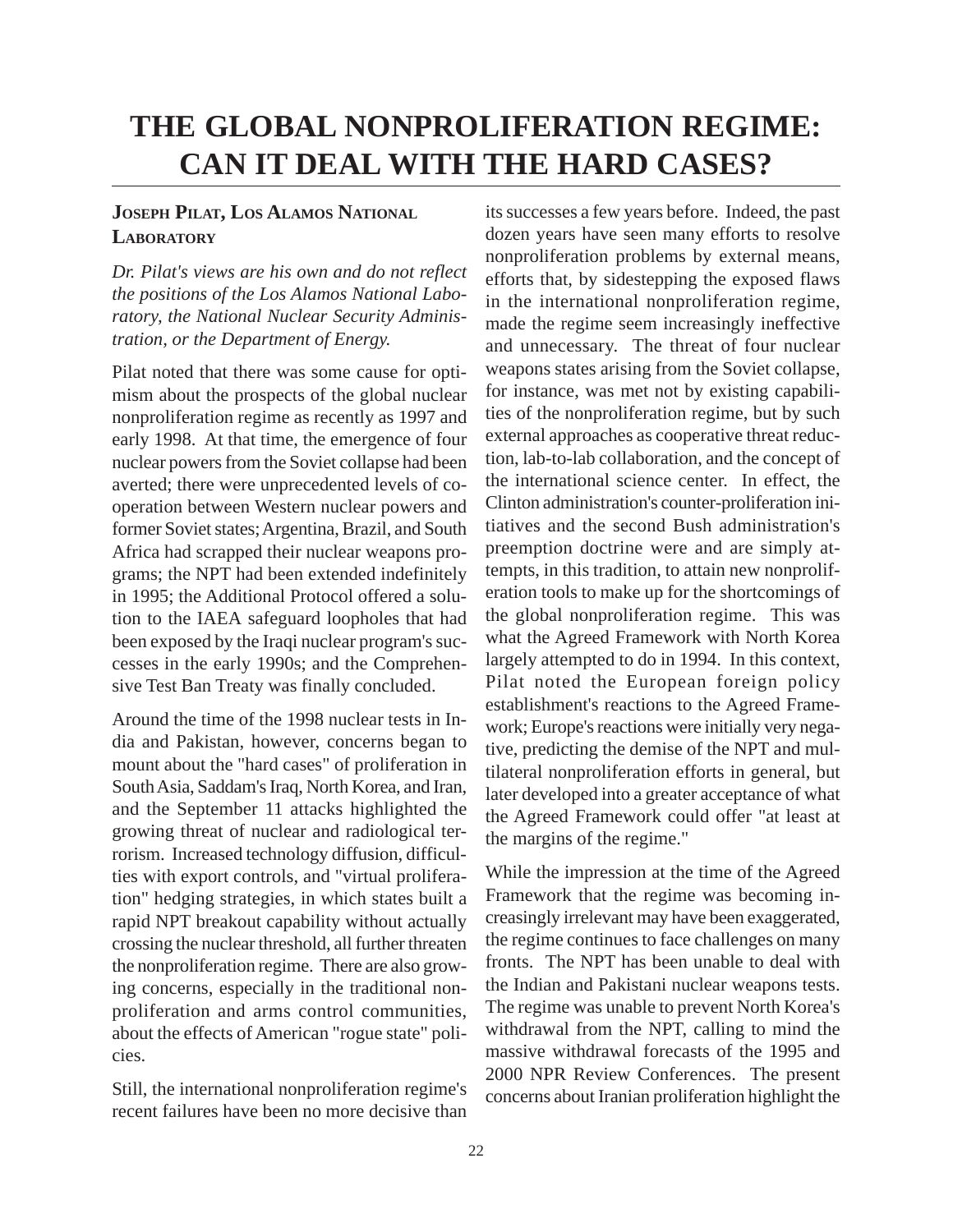difficulties inherent in NPT Article IV, which essentially permits a regime such as that in Tehran a path to a rapid breakout capability that does not necessarily violate the letter of the regime's obligations. The recent U.S. Nuclear Posture Review (NPR) has prompted fears in the US and abroad that the NPR could undermine the regime and nonproliferation efforts more generally. (Pilat noted that the NPR and the issues it raised were complex, and that he could not address them in his remarks.) Given the limited international consensus on how NPT compliance should be enforced, there is also widespread concern about U.S. preemption doctrine and the elevated prospect of U.S. unilateral action to forestall proliferation.

Pilat argued that expectations for the capabilities of strengthened safeguards may be too high, given the inherent limitations of any onsite inspection regime and the specific capabilities afforded to the IAEA under the Additional Protocol. It remains to be seen whether the newly proposed measures and the IAEA's greater interest in integrated safeguards significantly strengthen the regime. Thus far, ratifications of the model Additional Protocol have been limited. The first state to provisionally apply integrated safeguards was not a "hard case" but rather Australia.

The debate over the efficacy of Security Council resolution 1441 inspections in Iraq has raised lingering doubts about the nonproliferation regime's credibility. The IAEA's handling of the Iranian nuclear program will be a proving ground for the agency; its claim to have been deceived by Iran was a significant first step, but the linkage of "success" in Iran to Iranian acquiescence to the model Additional Protocol and enhanced safeguards remains problematic. Also troubling is what seems to be a gradual breakdown of the Nuclear Suppliers Group (NSG), which has been compromised by Russian activities, by French announcements of future plans, and by lateral proliferation. This development has triggered significant concerns about the future effectiveness

of the NSG as a component of the global nonproliferation regime.

While the hope in the early 1990s was that the UN Security Council would act to pick up the slack in the regime, there has been very limited consensus on nonproliferation enforcement and a patent unwillingness by most states to use force against noncompliant states. The same paralysis that gripped the Security Council on Iraq seems to have taken hold over the issue of North Korea as well.

It is often difficult to predict the long-term significance of "shocks" on the global nonproliferation regime. The threat of nuclear weapons use in South Asia, for example, was a widely held concern a year ago; it remains a significant issue, but its magnitude has diminished in the eyes of the international community. Future shocks to the regime include the potential for nuclear weapons tests in North Korea, a North Korean sale of WMD to a non-state actor or to another state, a Japanese withdrawal from the NPT because of a perception that the regime has not adequately addressed the North Korean proliferation threat, and a preemptive Israeli strike on Iranian nuclear facilities. Finally, there is a great deal of talk about a "second nuclear coming," a significant rise in nuclear power generation worldwide. Pilat expressed skepticism on the likelihood of this prospect but noted that in the event of such a development, Iran would be more important than Iraq to the future of the nonproliferation regime.

The present concerns about the ability of the regime to address the risks posed by civil nuclear facilities recall the 1970s view that "every nuclear reactor" was a proliferation threat. Pilat traced this renewed focus on misusing technologies that can have civil and military application, exemplified by the case of Iran, both to the arguments of the 1970s and to the post-September 11 issue linkage of proliferation with terrorism. Controls over nuclear and dual-use exports may become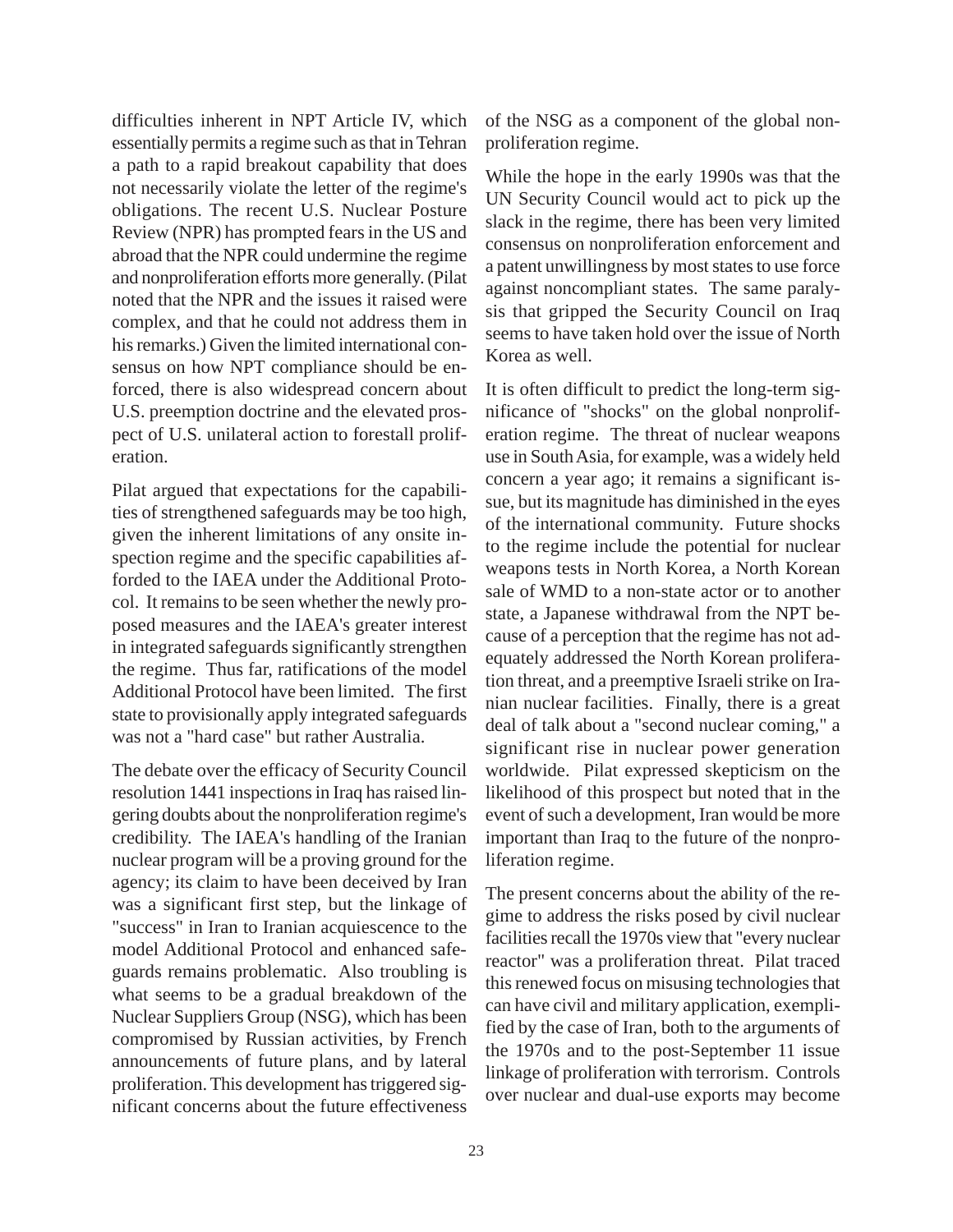increasingly tenuous, especially if their ostensible successes in effecting supplier restraint have primarily been the consequence of a weak nuclear market. Should supplier restraint decrease, it might trigger a vicious cycle where, in combination with lateral proliferation, it underscored to supplier states the futility of export controls, effecting an even greater increase in nuclear supply to would-be proliferators.

In effect, there may be a revival of the 1970s nuclear supply debate, which was fueled by discord among supplier states and by the demands of consumer states. In the context of Iran, there may also be rekindled scrutiny of the NPT's Article IV loopholes and, relatedly, of general safeguards efficacy. The international community will have to assess whether the regime's safeguards remain credible and whether they successfully build confidence in peaceful nuclear energy development.

In this uncertain climate, Pilat speculated, "regime change" may not only refer to North Korea or Iran, but also to the NPT and the IAEA. American military action, even as part of a coalition operating under UN Security Council approval, will probably not be able to fully solve the host of problems facing the global nonproliferation regime today; even improved safeguard technologies would prove insufficient. This is not to suggest that American strategists should not explore counter-proliferation and other military options. Indeed, given the disheartening state of the regime, American military responses may prove the best measures available - however incomplete their results. In this context, the focus on preemptive regime change "looks very rational and seems very understandable."

Some argue that only comprehensive institutional changes within the regime itself have the potential to achieve a full solution. However, the options for institutional reform of the global nonproliferation regime are not promising. An early 1990s move to standardize the provisions of the different WMD nonproliferation institutions met with failure when it was realized that the result would be a "least common denominator" equalization that substantially weakened many facets of the regime; efforts at remaking the regime would probably meet a similar end today. While a revised Baruch Plan, a realpolitik cartel approach, a new international inspections authority, and other proposed alternatives to the existing nonproliferation regime all have merits, any attempt to supplant the old regime with one of these schemes would face great political impediments. The current regime will have to be reformed, not replaced.

Without a regime-strengthening reform program, the regime will continue to erode, and states like Japan, Saudi Arabia, and Turkey might become the next decade's "difficult case" proliferators, with the prospect of a "second coming of nuclear energy" further complicating matters. While declining to make specific policy recommendations on reform, Pilat emphasized the need to consider reinterpreting Article IV of the NPT. Proliferation may be a natural force of geopolitics, he concluded, but the US and the international community are not powerless to prevent or manage it.

## **GARY SAMORE, INTERNATIONAL INSTITUTE FOR STRATEGIC STUDIES**

The global nonproliferation regime is not only ill-equipped to deal with the "hard cases," Samore argued, but can actually make it more difficult to deal with them. Afraid of detracting from the regime's credibility, the international community often ends up unproductively constrained in its interactions with proliferators. Policymakers should instead use the regime to buttress the casespecific policies that are necessary in dealing with the hard cases. At the same time, policymakers should try to use the hard cases to mobilize support for regime-strengthening measures, much as the nonproliferation community was able to marshal political support for the Additional Proto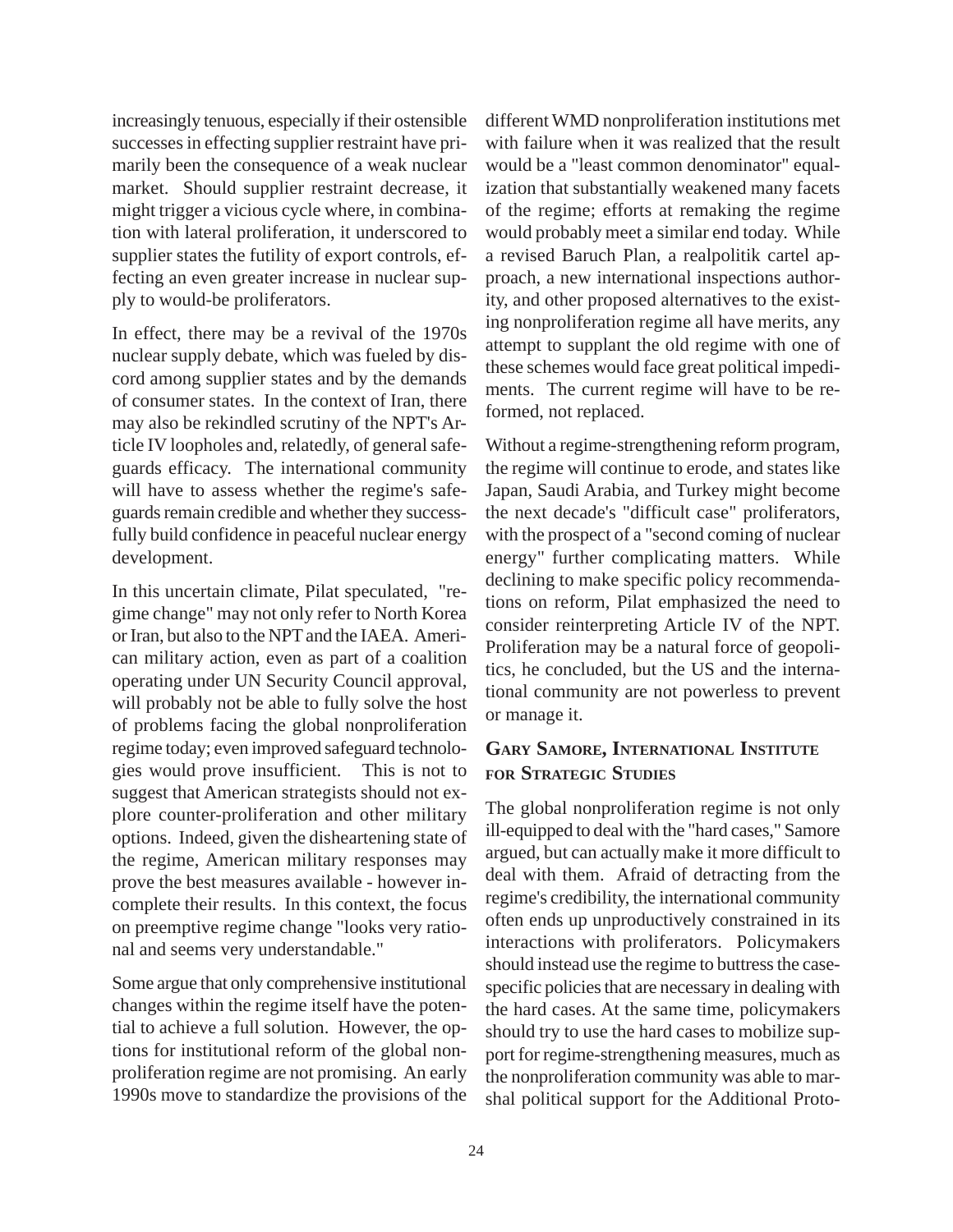col after the 1991 Gulf War by pointing to the case of Iraq.

While the global nonproliferation regime has been "irrelevant" to South Asia and thus unable to stop proliferation there, the region may nonetheless be the easiest of the hard cases in that its nuclear developments have not undermined the NPT more generally. India and Pakistan will not join the NPT as non-nuclear states, nor will the NPT be revised to permit them membership as nuclear weapons states. Nonetheless, if the Comprehensive Test Ban Treaty (CTBT) or Fissile Material Cut-off Treaty (FMCT) were actually implemented in South Asia, the regime could impede further nuclear weapons development by limiting additional nuclear weapons design and fissile material accumulation. Still, this implementation remains unlikely for the time being. More promising is the prospect that the regime's constraints on nuclear suppliers might serve as a model for the South Asian states, most notably Pakistan, to emulate in creating their own export control systems; to "limit the damage" of South Asian proliferation in this way should be policymakers' top priority in the region. At any rate, the regime's failures in South Asia have not damaged the regime elsewhere; the subcontinent has always been an isolated geopolitical unit, and India and Pakistan's emergence as overt nuclear weapons states has not caused new nuclear weapons programs or defections from the NPT in other regions of the world.

The global nonproliferation regime is also of limited relevance to North Korea, which continues to violate the NPT, as it has for over a decade, and has "de facto special status" within the regime. The Agreed Framework was a unique in that raised nonproliferation standards for North Korea in some areas and lowered them in others. The Framework delayed implementation of fullscope safeguards in North Korea until a "significant portion" of the light water reactor project had been completed, allowing North Korea a "nuclear hedge," whether real or imagined; at the

same time, however, the Framework was even more stringent than the NPT in requiring a full cessation of North Korean plutonium production whether or not it was under IAEA safeguards. In effect, the Agreed Framework repaired a weakness in the NPT, but only at the significant cost of delayed full compliance. As North Korea is unlikely to accept the NPT requirement that it yield its undeclared nuclear weapons, and the United States is unlikely to accept the NPT's permission of North Korean plutonium or enriched uranium production under safeguards, any agreement resolving the current crisis will not conform to the boundaries established by the NPT regime.

As in South Asia, the NPT's irrelevance in North Korea has not significantly damaged the global nonproliferation regime; even within Northeast Asia, the regime's failures have thus far been confined to North Korea. Still, there is a longterm risk that South Korea and Japan will pursue a nuclear or other WMD deterrent capability should North Korean proliferation continue to appear unchecked. In effect, if the United States does not maintain credible security guarantees to Japan and South Korea, the entire Northeast Asian NPT regime may collapse and take the broader global regime with it.

As with Iraq after the 1991 Gulf War, policymakers might seek to use the example of North Korean proliferation to mobilize support for strengthening the global nonproliferation regime; President Bush's Proliferation Security Initiative (PSI), which calls for the multilateral interdiction of WMD shipments and shipments of missile-related equipment, is an interesting step in this direction. The authorization of interdiction under international law presents some problems, but North Korea' s missile systems and potential as an exporter of fissile material present a compelling case for such a mechanism.

Finally, Iran is unique among the hard cases in that the short-term implementation of the NPT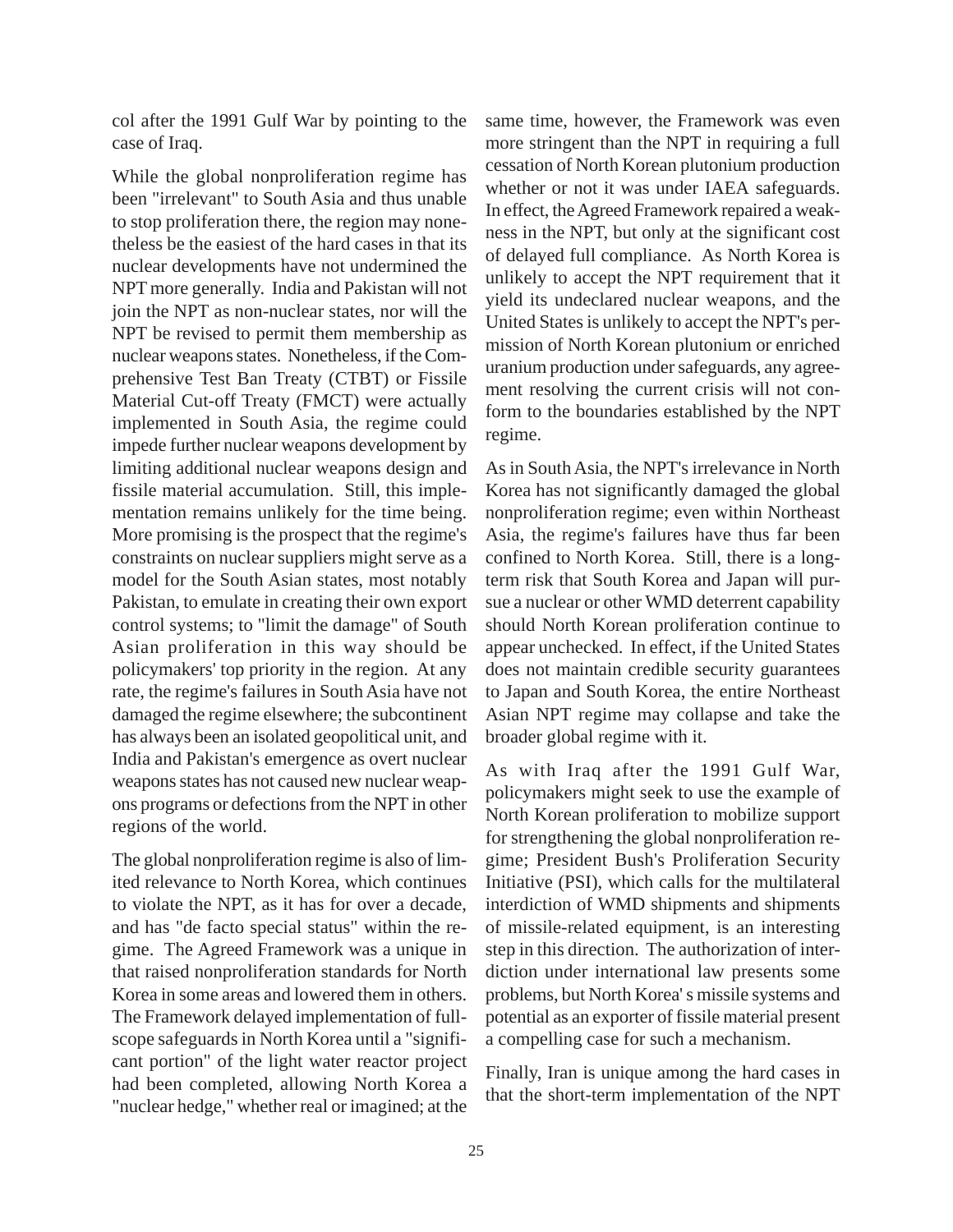in Iran may actually undermine long-term nonproliferation efforts there. Indeed, American and European efforts to pressure Iranian compliance with its NPT safeguard obligations and its acceptance of the regime's Additional Protocol have been "very successful." At the same time, Iranian compliance with these limited demands would undercut international backing for more comprehensive nonproliferation objectives in Iran, such as ending Iran's enrichment program, which would go beyond the requirements of the NPT. Nonetheless, even the experience of Iran could be used to strengthen the regime. The unprecedented scope of Iran's exploitation of the NPT exemplifies the flaw in the current international understanding of Article IV; the NPT might be reinterpreted or adapted to prohibit any development of a rapid break-out capability under the guise of a civilian nuclear energy infrastructure.

Despite the problems posed by the hard cases, Samore argued that the danger of nuclear proliferation is actually limited, noting that Europe, Latin America, Southeast Asia, and Sub-Saharan Africa are not of concern in terms of nuclear development and that two South Asian states already have proliferated. This leaves Northeast Asia and the Middle East, which together pose some the greatest threats the regime has faced. Though the technical barriers to proliferation in Northeast Asia are fairly low - Japan, Taiwan, and South Korea could all develop nuclear arsenals relatively quickly if they decided to do so the political barriers impeding such a decision remain high. In the Middle East, on the other hand, the political will to proliferate is far greater, fueled by longstanding concerns about the Israeli

nuclear arsenal and now also by the forthcoming threat of Iranian proliferation; however, the technical barriers to proliferation in the Middle East, particularly in the Arab countries, are high. Iran and North Korea aside, the political barriers in Northeast Asia and the technical ones in the Middle East should be enough to forestall proliferation in those regions in the short term. Should the international community fail to check the North Korean and Iranian nuclear programs in the meantime, however, multiple nuclear powers might arise in Northeast Asia and the Middle East, a development that would greatly destabilize the two regions and destroy the global nonproliferation regime.

#### **DISCUSSION**

- A major challenge facing the NPT regime is the fact that the technology transfer provision of Article IV permits determined cheaters to acquire the wherewithal for a clandestine weapons program while remaining technically in compliance with the treaty.
- To address this problem, Article IV should be reinterpreted to block the transfer of uranium enrichment and reprocessing technology. Nuclear technology transfers should perhaps be prohibited for states that fail to adopt the Additional Protocol.
- The international community should consider the creation of a new entity, separate from the IAEA, to enforce the safeguards provisions and ensure that signatory states are in compliance with their NPT obligations.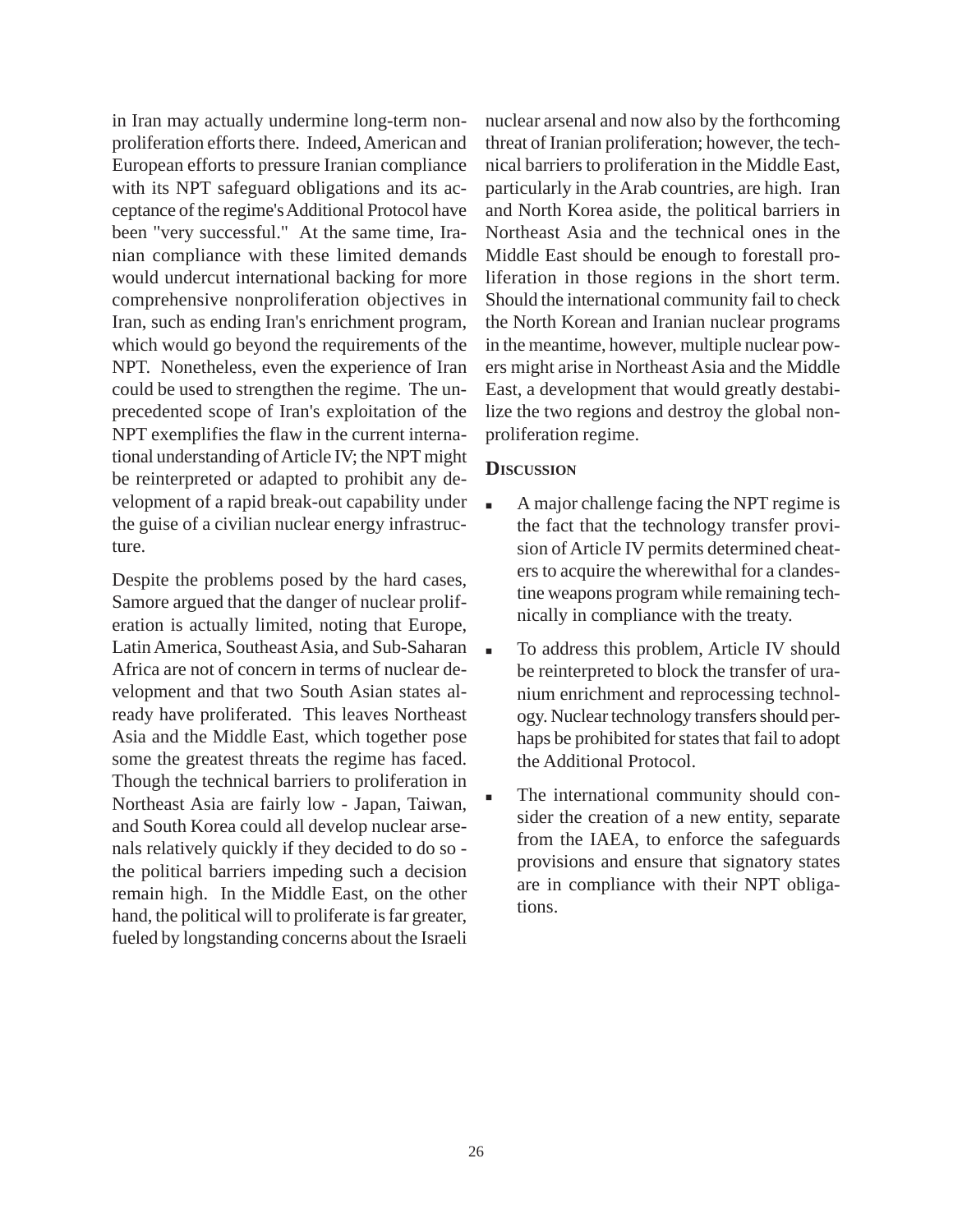# **WOODROW WILSON INTERNATIONAL CENTER FOR SCHOLARS**

The Woodrow Wilson International Center for Scholars is the living, national memorial to President Wilson established by Congress in 1968 and headquartered in Washington, D.C. The Center establishes and maintains a neutral forum for free, open, and informed dialogue. It is a nonpartisan institution, supported by public and private funds, engaged in the study of national and world affairs.

Chairman of the Board of Trustees is the Honorable Joseph B. Gildenhorn, who previously served as U.S. ambassador to Switzerland (1989-1993). President and Director of the Woodrow Wilson Center is Lee Hamilton, who served as a member of Congress for 34 years and currently serves as vice chairman of the National Commission on Terrorist Attacks upon the United States.

# **WENDY AND EMERY REVES CENTER FOR INTERNATIONAL STUDIES, THE COLLEGE OF WILLIAM AND MARY**

The Wendy and Emery Reves Center for International Studies was established at the College of William and Mary in 1989 to raise awareness and understanding of international affairs, both on campus and in the community. The Center promotes the goals of international cooperation and conflict resolution advocated by Emery Reves through rigorous academic programs, overseas study opportunities, student-faculty research projects, and a host of special programs designed to address current issues in international relations and cultural studies.

# **DWIGHT D. EISENHOWER NATIONAL SECURITY SERIES**

The Dwight D. Eisenhower National Security Series seeks to explore new ways to employ more effectively our Nation's capabilities to meet the range of security challenges we face in the 21st century.

The Series is a full year of programs and activities that address the critical security issues of our time. The Eisenhower Series is unique. It significantly broadens beyond traditional audiences that dialogue on national security; the media, corporate and economic policy representatives, academia and think tanks, all departments of the U.S. government, non-governmental and international organizations, the diplomatic community, members of Congress and their staffs, foreign officials and specialists are all invited and have the opportunity to contribute. Indeed, to ensure diversity of opinion and balanced inquiry, The Army partners with co-sponsors from each of these sectors in the conceptualization, planning, and execution of each Eisenhower Series event. This approach is a more effective means of exploring the complex security situations of our time.

The Series culminates annually with the Dwight D. Eisenhower National Security Conference in Washington, D.C. At the conference, a distinguished array of national security decision makers assemble for two days to make presentations, participate in panel discussions, and field questions in a setting which promotes extensive discourse-focused by a single unifying theme.